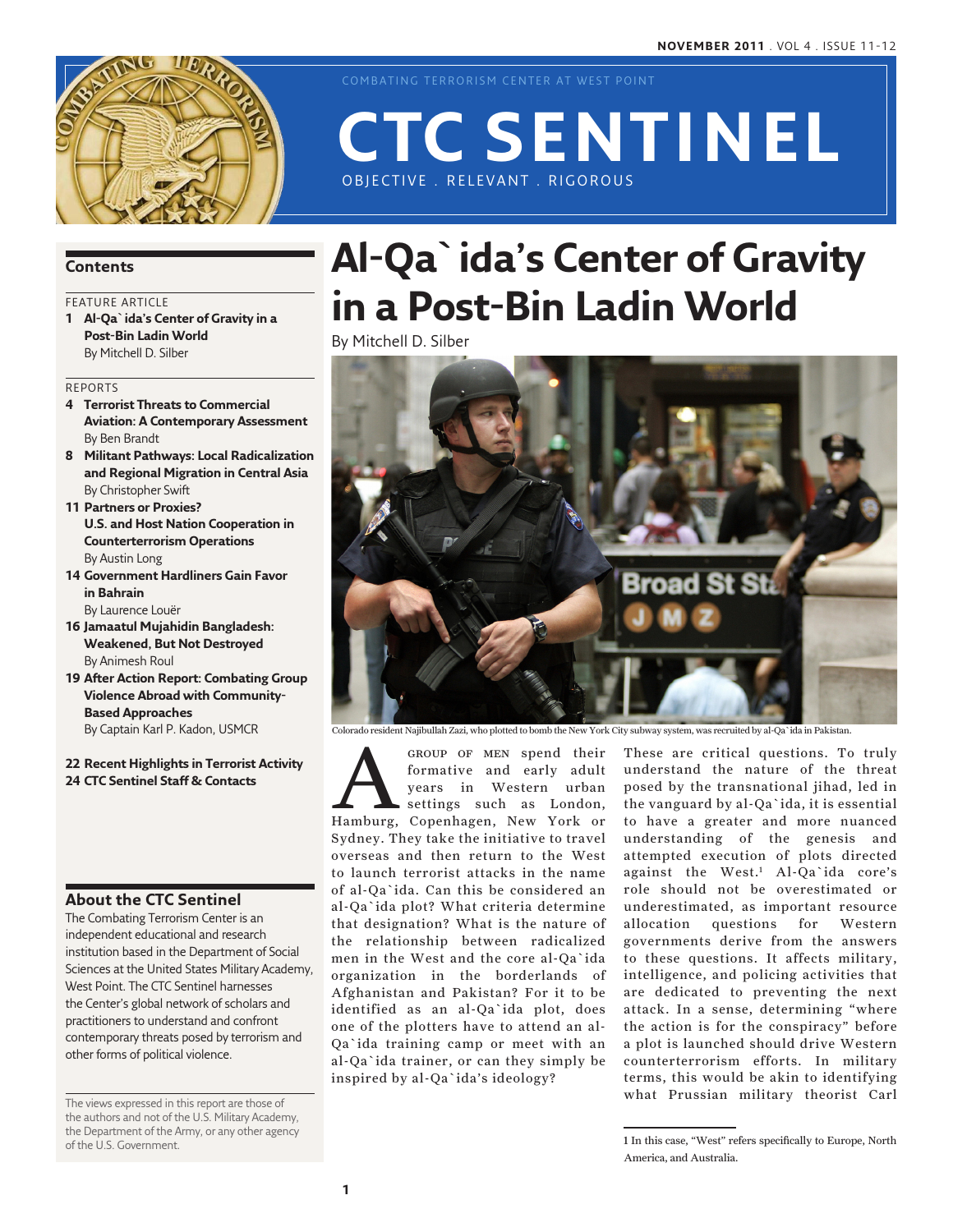von Clausewitz called the "center of gravity," or critical element of strength of al-Qa`ida plots, to provide insights on how to thwart them.

Dissecting 16 of the most important jihadist terrorist plots launched against the West since 1993 provides a deeper and more precise understanding of the role that al-Qa`ida core has had in jihadist plots over this time period or, the "al-Qa`ida factor." A variety of criteria were assessed for the 16 plots examined in this article.<sup>2</sup> These plots include: 1993 World Trade Center attack, 1999 Los Angeles International Airport (LAX) millennium plot, 2001 9/11 attacks, 2001 shoe bombers' plot, 2002 Lackawanna cluster arrests, 2004 Madrid train system attack, Britain's 2004 Operation Rhyme and Operation Crevice plots, The Netherlands' 2004 Hofstad Group plots, Britain's 2005 July 7 and July 21 attacks, Britain's 2006 transatlantic liquid bomb plot, Australia's 2005 Operation Pendennis plot, Canada's 2006 Operation Osage plot, Denmark's 2007 Operation Dagger plot and the 2009 New York City subway plot.3

To determine where the center of gravity lies for the al-Qa`ida threat in a post-Bin Ladin world, this article will examine al-Qa`ida's role, or lack thereof, in the formation of the network in each of these 16 cases, as well as each network's inspiration, recruitment, training and mobilization to violence.4 It finds that individuals in the West, rather than al-Qa`ida core, underpinned the majority of these plots, as these men sought out militant training overseas and then were redirected by al-Qa`ida core operatives to plot against targets in Western cities. The article concludes with an overall assessment of the al-Qa`ida threat in the wake of key leadership losses recently suffered by the group.

## **Creating the Local Network, Providing Inspiration**

To determine if al-Qa`ida core had a role in the formation of the local networks or "scenes" from which a subgroup of men (cluster) emerged who subsequently became involved in a terrorist plot, it must be acknowledged that al-Qa`ida could have influenced the development of these local extremist social networks in the West in two ways: either actively through direct efforts like sending emissaries ("al-Qa`ida preachers") abroad, or more passively through the spread of its ideology via the internet and the creation of a heroic narrative that inspires individuals.

After examining the set of 16 plots, it is clear that what was replicated in many Western cities (New York, London, Amsterdam, Copenhagen, Hamburg, Montreal, Toronto, Sydney/Melbourne and Madrid) demonstrated a passive

**"In most of the cases, individuals in the West sought to travel overseas to zones of conflict for the primary purpose of training or fighting in Afghanistan and ended up joining al-Qa`ida more by coincidence than design."**

role for al-Qa`ida and a much more organic effort by local self-anointed "al-Qa`ida preachers" in the West.<sup>5</sup> These "preachers"—such as `Umar `Abd al-Rahman in New York, Abu Hamza al-Masri in London, or Abu Dahdah in Madrid—distributed literature at the mosque about the activities of Muslim militants in Algeria, the Palestinian Territories, Egypt, and Afghanistan, including communiqués issued by Usama bin Ladin. Furthermore, they began to indoctrinate young Muslims who expressed interest in the literature.

The "al-Qa`ida preachers" in the West were often Islamist-oriented political asylum seekers from the Middle East, with weak links to al-Qa`ida core. They did, however, provide a local context in which young men from varied demographic and economic strata, seeking political and religious answers, began to adopt al-Qa`ida's ideology and radicalize. The narrative of a "war against Islam," the individual obligation to participate in militant jihad, and the rejection of Western democracy were doctrinal tenets of the worldview that was advocated.

These men created an environment that fostered gravitation to reactionary Islam as well as politicization of these new beliefs. They brought politics into the mosque and called on members of the congregation and Muslims in general to mobilize and come to the aid of their fellow Muslims around the world. As a result, over time these "al-Qa`ida preachers" promoted travel overseas to fight in a variety of places such as Bosnia, Chechnya, Afghanistan and Iraq as well as other "fields of jihad" which now include Yemen and Somalia.

## **Linking with Al-Qa`ida from the Bottom Up**

Did a worldwide network of al-Qa`ida recruiters spot promising individuals in the West, induct them into al-Qa`ida, and direct them to al-Qa`ida camps in Afghanistan and Pakistan? Or did individuals take the initiative, mobilize, and seek out al-Qa`ida to carry out their jihadist ambitions? Were there al-Qa`ida facilitators in certain cities? What was their role and who were they? What role did travel to a "zone of conflict" play?

The case studies support a paradigm of al-Qa`ida plots against the West that is underpinned by a "bottom up" process, driven by individuals in the West who radicalize and then take the initiative to go overseas for training or to get into the fight. Although there may be local "fixers" in Western cities who have overseas links and can facilitate or enable an overseas connection, typically they are not recruiters in the traditional sense of the word—they are not soliciting individuals from the top down on behalf of an overseas terrorist organization. Instead, they are an important node in a facilitation network with links to terrorist groups overseas. In only one

<sup>2</sup> This article is based on studies presented in the author's forthcoming book, *The Al Qaeda Factor: Plots Against the West*. The source material, which is presented in the book, includes legal documents, trial transcripts and media reporting.

<sup>3</sup> Ibid.

<sup>4</sup> Ibid.

<sup>5</sup> Although they are identified as "al-Qa`ida preachers," that does not mean that they were part of the al-Qa`ida organization. They did, however, pursue the same ideology as al-Qa`ida today. Additionally, they may have had connections to al-Qa`ida members.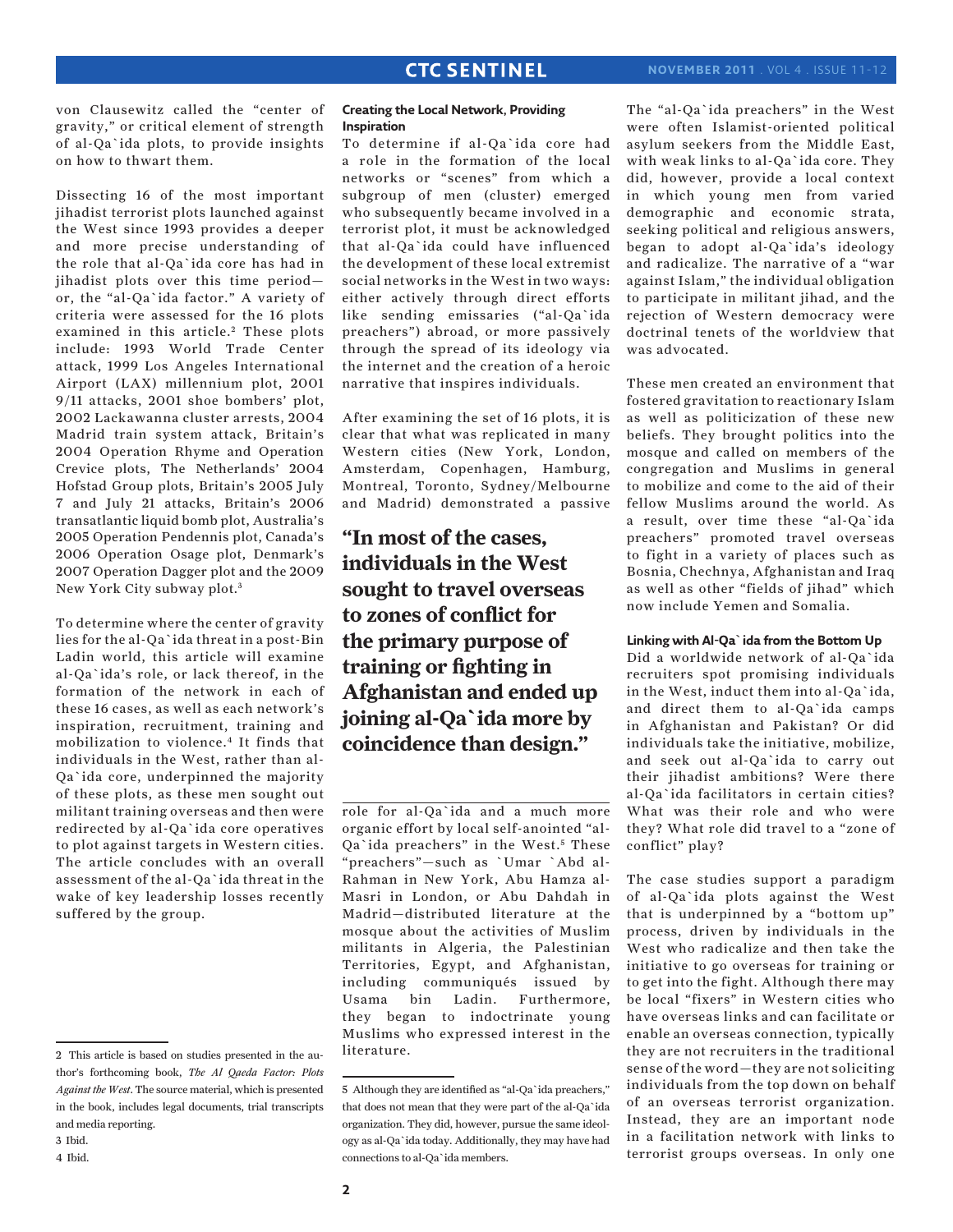case, the Lackawanna cluster, did an al-Qa`ida member, Kamal Derwish, arrive in town and as a result deliver recruits to the core organization in Afghanistan.

In most of the cases, individuals in the West sought to travel overseas to zones of conflict for the primary purpose of training or fighting in Afghanistan and ended up joining al-Qa`ida more by coincidence than design—al-Qa`ida core was not always their primary destination. This pattern has persisted with the operational leaders of a number of plots from 1998/1999 in Montreal (Ahmed Ressam) and Hamburg (Muhammad `Atta and the rest of the Hamburg cluster), during 2001-2006 in London (Omar Khyam, Mohammed Siddique Khan, Mukhtar Ibrahim, Ahmed Abdulla Ali), Copenhagen (Hammad Khurshid) and then New York City in 2008 as demonstrated by the fortuitous connections made to al-Qa`ida by Najibullah Zazi, Adis Medunjanin and Zarein Ahmedzay.

#### **Recruitment on Al-Qa`ida's Doorstep**

Rather than specifically recruiting operatives in the West, al-Qa`ida core and other groups have been opportunistic and relied on whatever batch of young Western volunteers was able to make it to South Asia and subsequently arrive at the doorstep of al-Qa`ida-linked training camps (whether enabled by a facilitation network or familial links). Rather than using these motivated men on the battlefield against coalition forces, these "wouldbe warriors" with Western passports were turned around and sent back to their country of origin or another Western country to carry out terrorist operations.

Abdul Hadi al-Iraqi, al-Qa`ida's military commander in Afghanistan, did precisely that for the Operation Crevice conspirators via his deputy. According to one of the conspirators, "[Omar] Khyam had been told that, when he was in Pakistan, there was no room for him to fight in Afghanistan and that what he should do is to carry out operations in the UK."6 Ostensibly, it was Abdul Hadi al-Iraqi's deputy who provided this "suggestion" to Khyam on behalf of Abdul Hadi.7

This pattern of opportunistic al-Qa`ida recruiting of Westerners who had arrived in Afghanistan and Pakistan, and then convinced to target the West, is a model that repeated itself in the 1999 LAX millennium plot, 2001 9/11 attacks, 2001 shoe bombers' plot, Britain's 2005 July 7 and July 21 attacks and 2006 transatlantic liquid bomb plot, Denmark's 2007 Operation Dagger plot and the 2009 New York City subway plot. Interestingly, although not part of the data set, this pattern was seen in the operations of al-Qa`ida affiliates (al-Qa`ida in the Arabian Peninsula) and allies (Tehrik-i-Taliban Pakistan) in the 2009 Christmas Day bomb plot and the 2010 Times Square plot. In both of these cases, Western "would-be warriors" Umar Farouk Abdulmutallab and Faisal Shahzad took the initiative to travel overseas and then were similarly "recruited" and redirected once they arrived in Yemen and Pakistan, respectively.

#### **Al-Qa`ida "Training"**

In the 16 case studies examined, conspirators from the West can be stratified among four different training camp experiences, some directly linked to al-Qa`ida, others not. Conspirators from the 1993 World Trade Center attack, 1999 LAX millennium plot, the 9/11 attacks, the 2001 shoe bombers' plot, Britain's 2004 Operation Rhyme, Australia's 2005 Operation Pendennis, and the cluster from Lackawanna all attended one or more al-Qa`ida facilities in Afghanistan. Until late 2001, al-Qa`ida core funded or controlled most of the training camps in Afghanistan, such as Khalden, al-Faruq, and Darunta. Individuals who had traveled to Afghanistan for training before the fall of the Taliban in 2001 likely trained in an al-Qa`ida core camp. Those camps, however, were subsequently destroyed by coalition airstrikes. While they were in existence, the range of training the camps provided varied from basic infantry training to more advanced military training to improvised explosive device construction.

Following the destruction of these camps and al-Qa`ida's flight from Afghanistan to Pakistan, makeshift camps were created in the Federally Administered Tribal Areas (FATA) and Khyber Pakhtunkhwa Province (formerly known as the North-West Frontier Province). Although there was some small-arms training for Westerners, explosives training was a key element of the curriculum. Accounts from Westerners have described these camps as melting pots of Afghan Taliban, al-Qa`ida, Pakistani Taliban, and Kashmiri groups.8 Ongoing intelligence gaps mean that these determinations are difficult to make with complete

**"Due to the rise of other important nodes in al-Qa`ida's worldwide network of allies and affiliates, the threat from al-Qa`ida-type terrorism has not ended. Rather, it has devolved into an expanded, diffuse network of affiliates, allies and ideological adherents."**

certainty, but there is a high degree of confidence that conspirators from the 2005 July 7 and 21 London metro attacks, the 2006 transatlantic liquid bombs plot, the 2007 Operation Dagger plot in Copenhagen, and the 2009 New York City subway plot all attended these types of al-Qa`ida-associated training camps, most likely in FATA or Khyber Pakhtunkhwa Province in Pakistan.

For a few conspirators among the 16 major operations covered, there was an evolutionary process to their training. They initially attended training camps operated by Kashmiri groups that were allied with al-Qa`ida—such as Harkat-ul-Mujahidin (Mohammed Siddique Khan: July 7 London metro attack), Lashkar-i-Tayyiba (Dhiren Barot: Operation Rhyme), and Jayshi-Muhammad (Shane Kent: Operation Pendennis)—before they were properly vetted or able to make the links necessary to attend an actual al-Qa`ida camp.

<sup>6</sup> *Regina v. Omar Khyam et al.*, Central Criminal Court, Old Bailey, London, 2006. 7 Ibid.

<sup>8</sup> Paul Cruickshank, "The 2008 Belgium Cell and FA-TA's Terrorist Pipeline," *CTC Sentinel* 2:4 (2009).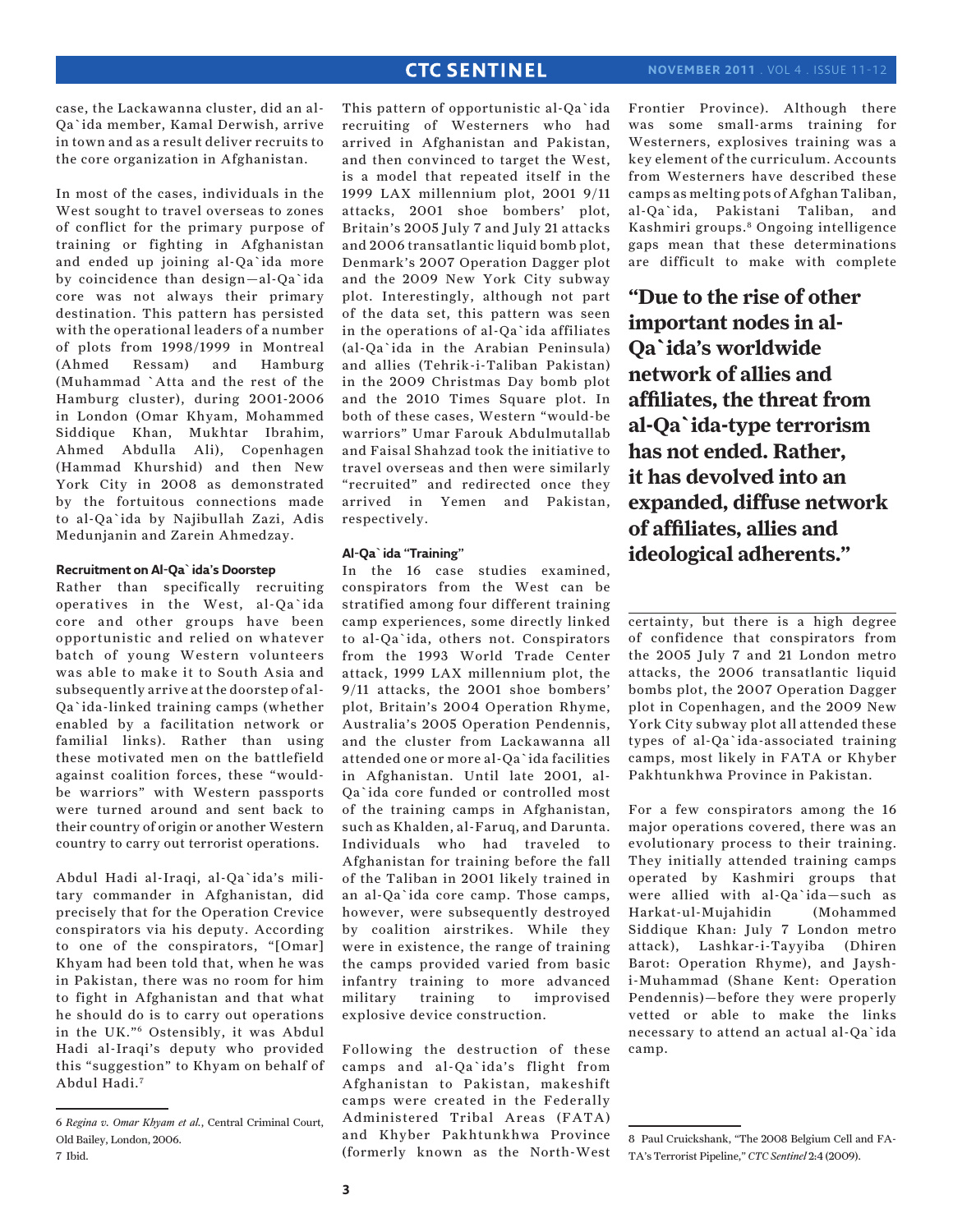Finally, there were plotters who traveled to Pakistan and received training at militant camps run by al-Qa`ida allies, such as Lashkar-i-Tayyiba (Australia's Operation Pendennis and Canada's Operation Osage) and Jaysh-i-Muhammad (The Netherlands' Hofstad Group), but not al-Qa`ida camps. One group of conspirators (Britain's Operation Crevice) arranged with a local religious teacher to set up their own paramilitary training camp for light weapons. The men provided money, and the local teacher and his son were to provide guns, food, tents, ammunition, and other training equipment.9

#### **Looking Forward**

Today, in late 2011, with the recent deaths of al-Qa`ida chief Usama bin Ladin, top operational planner Atiyah Abdul al-Rahman, and a steady attrition by arrest or death of senior core leadership, how should the changing nature of the al-Qa`ida threat to the West be understood?

Due to the rise of other important nodes in al-Qa`ida's worldwide network of allies and affiliates, the threat from al-Qa`ida-type terrorism has not ended. Rather, it has devolved into an expanded, diffuse network of affiliates, allies and ideological adherents. Since 2001, the core networked laterally with other likeminded groups on the periphery who were aligned ideologically and formed a loose coalition of allies and affiliates to include al-Qa`ida in the Arabian Peninsula (AQAP), Tehrik-i-Taliban Pakistan (TTP), Lashkar-i-Tayyiba (LeT), al-Shabab, and al-Qa`ida in the Islamic Maghreb (AQIM), among others. Each group serves as a power center, node, or hub that has an informal and loose relationship to al-Qa`ida core. As the core may continue to fade, other nodes in the network will seek to raise their profile and may even surpass the core's ability to project a threat outward against the West. Since 2009, some of these affiliates and allies have already begun to attract "would-be warriors" radicalized in the West who otherwise might have attempted to join al-Qa`ida core, but chose alternatives and then were sent back to plot against the West (such as AQAP's 2009 Christmas Day

plot and the TTP's 2010 Times Square plot).

Although al-Shabab in Somalia has not launched attacks against the West to date, the attack in Uganda in 2010 served as a proof concept of the group to act outside of its primary theater of operations and may have been a preview of targeting selection to come.10 It has already attracted to the cause diaspora Somalis, converts and other mobilized Westerners from Toronto, Minneapolis, Seattle, New Jersey, Chicago, London and Melbourne. Also, LeT, TTP and the alphabet soup of other Pakistan-based jihadist groups to include Harkat-ul-Mujahidin (HuM), Jaysh-i-Muhammad (JM) and Harkat-ul-Jihad-al-Islam (HuJI) operate in the same sanctuaries that al-Qa`ida survived in and have already attracted Westerners to train and plot with them. How long will it be before other groups from Pakistan follow the lead of LeT with David Headley and the TTP with Faisal Shahzad and target the West?

In conclusion, as long as individuals continue to radicalize in the West whether it is New York, London, Hamburg or Toronto—and take the initiative, mobilize and seek out paramilitary training and the opportunity to fight overseas, al-Qa`ida will continue to have a center of gravity in the West. The pattern of al-Qa`ida-type plots utilizing redirected Westerners will continue, and thwarting them will require combined vigilance, commitment of resources and staying power of law enforcement and intelligence agencies.

*Mitchell D. Silber is the author of the forthcoming book,* The Al Qaeda Factor: Plots Against the West *and is the Director of Intelligence Analysis for the New York City Police Department (NYPD). This article does not necessarily represent the opinions of the New York City Police Department.*

## **Terrorist Threats to Commercial Aviation: A Contemporary Assessment**

#### By Ben Brandt

TEN YEARS AGO, al-Qa`ida utilized four U.S. commercial airliners to destroy the World Trade Center's towers, damage the Pentagon, and kill close to 3,000 people. This attack spurred the United States to convert its counterterrorism efforts into a sustained war on terrorism, resulting in the invasion of Afghanistan and Iraq, the capture or killing of hundreds of al-Qa`ida members, and the eventual death of al-Qa`ida chief Usama bin Ladin. There has been extensive reflection in recent months regarding the implications of Bin Ladin's death and the Arab Spring to al-Qa`ida and its affiliated groups.

Two critical issues, however, have been partially sidelined as a result. How has the terrorist threat to commercial aviation evolved since the events of 9/11? How have actions by the U.S. and other governments worked to mitigate this threat?

This article offers a thorough review of recent aviation-related terrorist plots, subsequent mitigation strategies, and current terrorist intentions and capabilities dealing with commercial aviation. It concludes by offering three steps security experts can take to reduce the terrorist threat to commercial aviation.

## **Aviation-Related Plots Since 9/11 and the Regulatory Response**

A number of al-Qa`ida-affiliated plots sought to target commercial aviation since 9/11. A sampling of these include the "shoe bomber" plot in December 2001, an attempt to shoot down an Israeli airliner in Kenya in 2002, the liquid explosives plot against transatlantic flights in 2006, the Christmas Day plot in 2009, and the cargo bomb plots in 2010. Other prominent operations attempted or executed by Islamist extremists during this period include a 2002 plot to hijack an airliner and crash it into Changi International Airport in Singapore, the 2002 El Al ticket counter shootings at Los Angeles International Airport, the 2004 bombings of two Russian airliners, the 2007 Glasgow

<sup>9</sup> *Regina v. Omar Khyam et al.*, Central Criminal Court, Old Bailey, London, 2006.

<sup>10</sup> In July 2010, two suicide bombers from al-Shabab attacked crowds watching the FIFA World Cup in Kampala, Uganda. One of the sites attacked was a restaurant called Ethiopian Village.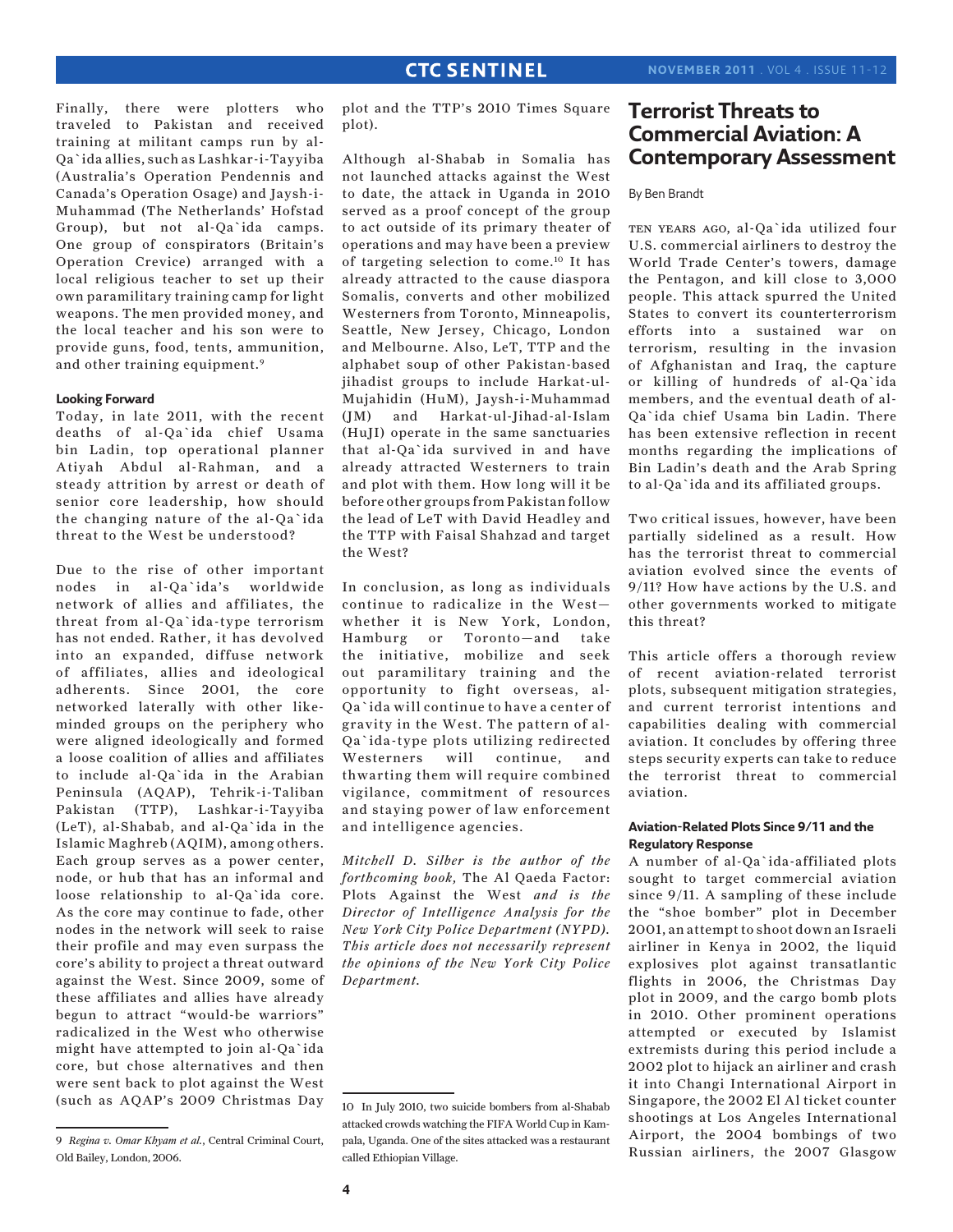airport attack, a 2007 plot against Frankfurt Airport by the Sauerland cell, a 2007 attempt by extremists to target fuel lines at JFK International Airport in New York, the 2011 suicide bombing at Moscow's Domodedovo International Airport, and the 2011 shootings of U.S. military personnel at Frankfurt International Airport.

In response to these incidents, the U.S. government and many other countries have dramatically increased aviation security measures to prevent or deter future attacks. Many of these measures are well known to the public, including: the hardening of cockpit doors; federalization of airport security screening staff and the creation of the Transportation Security Administration (TSA); deployment of federal air marshals (FAMs) and federal flight deck officers (FFDOs) aboard aircraft; implementation of new detection equipment and methods, such as advanced imaging technology (AIT), often referred to as "body scanners"; increased amounts of screening for cargo; explosive trace detection (ETD), full body "patdowns," and behavioral detection officers (BDOs); enhanced scrutiny for visa applicants wanting to travel to the United States; and the use of watch lists to screen for terrorists to prevent them from boarding flights or from gaining employment in airports or airlines.

Certain measures—such as invasive patdowns, AIT scanning, inducing passengers to remove jackets, belts, and shoes for inspection, and requiring them to travel with minimal amounts of liquid in their possession—have drawn widespread complaints regarding their inconvenience, as well as questions about their supposed efficacy. The reactive nature of many such measures has been widely noted as well, with some security practices designed to counter highly specific attack techniques utilized in past terrorist plots. Al-Qa`ida in the Arabian Peninsula (AQAP) sarcastically commented on this tendency in its online magazine *Inspire*, rhetorically asking the U.S. government whether it thought the group had no other way to conceal explosives after the TSA prohibited passengers from carrying printer cartridges.

#### **Current Threats to Aviation**

Despite the strenuous efforts by governments to harden commercial aviation in the post-9/11 era, the number of plots illustrates that al-Qa`ida core, its affiliates, and numerous other Islamist extremist groups and selfradicalized individuals maintain a high level of interest in attacking aviation. Despite the organizational disruptions caused by the deaths of numerous senior al-Qa`ida leaders in 2011, and the current preoccupation of several al-Qa`ida affiliates with local conflicts, this ongoing interest in attacking aviation is unlikely to dissipate in the long-term. Furthermore, the evolving tactics utilized in these various plots lend weight to AQAP's contention that government regulators suffer from a lack of imagination in anticipating and mitigating emergent and existing threats. As indicated by numerous accounts, including the description of the cargo plot contained in *Inspire*, terrorists constantly seek to analyze existing aviation security measures to probe for weaknesses and develop countermeasures. Terrorists' ongoing efforts to study and defeat security are further exemplified by the arrest of Rajib Karim, a former information technology employee at British Airways; prior to his arrest, Karim maintained an ongoing dialogue with AQAP operative Anwar al-`Awlaqi and attempted to provide al- `Awlaqi with information on aviation security procedures.<sup>1</sup>

Therefore, despite government efforts to improve aviation security, a number of critical tactical threats remain.

#### *Insider Threats*

Rajib Karim sought to stage a terrorist attack on behalf of AQAP, seeking to become a flight attendant for British Airways to stage a suicide attack. He also attempted to recruit fellow Muslims (including a baggage handler at Heathrow Airport and an employee of airport security) to stage an attack. <sup>2</sup> Coupled with the aforementioned 2007 JFK airport plot, which involved at least one airport employee, and a reported 2009 plot by Indonesian terrorist Noordin Top to target commercial aviation at Jakarta's main airport, which included assistance from a former mechanic for Garuda Indonesia,<sup>3</sup> this illustrates the primacy of the so-called "insider threat" to aviation.

Although TSA and U.S. airports currently conduct criminal and terrorist database checks on potential airport, airline, and vendor employees who are to be granted access to secure areas, there are significant vulnerabilities in this approach,<sup>4</sup> which has proven notably

**"AIT can be defeated by concealing IEDs internally, either by the frequently discussed stratagem of surgically implanting devices in a would-be suicide bomber or by the simpler route of secreting the device within a body cavity."**

unsuccessful at stopping members of street gangs from gaining employment and carrying out criminal activities such as narcotrafficking, baggage theft, and prostitution at airports nationwide. In 2010, an individual named Takuma Owuo-Hagood obtained employment as a baggage handler for Delta Airlines, then promptly traveled to Afghanistan where he made contact with the Taliban, reportedly providing advice on how to effectively engage U.S. troops.<sup>5</sup>

The magnitude of this vulnerability is compounded because most airport employees working in secure areas do not undergo security screening prior to entering their workspace due

<sup>1 &</sup>quot;BA Worker to Stand Trial on Terror Charges," CNN, March 26, 2010.

<sup>2</sup> Vikram Dodd, "British Airways Worker Rajib Karim Convicted of Terrorist Plot," *Guardian*, February 28, 2011.

<sup>3 &</sup>quot;Terror Suspect Top Said Planning Attack on Airline – Indonesian Police Chief," BBC, September 1, 2009.

<sup>4</sup> For example, it is difficult to conduct effective background screening on immigrants who have migrated to the United States from countries with poor records systems.

<sup>5</sup> Alissa Rubin, "Tangled Tale of American Found in Afghanistan," *New York Times*, October 11, 2010.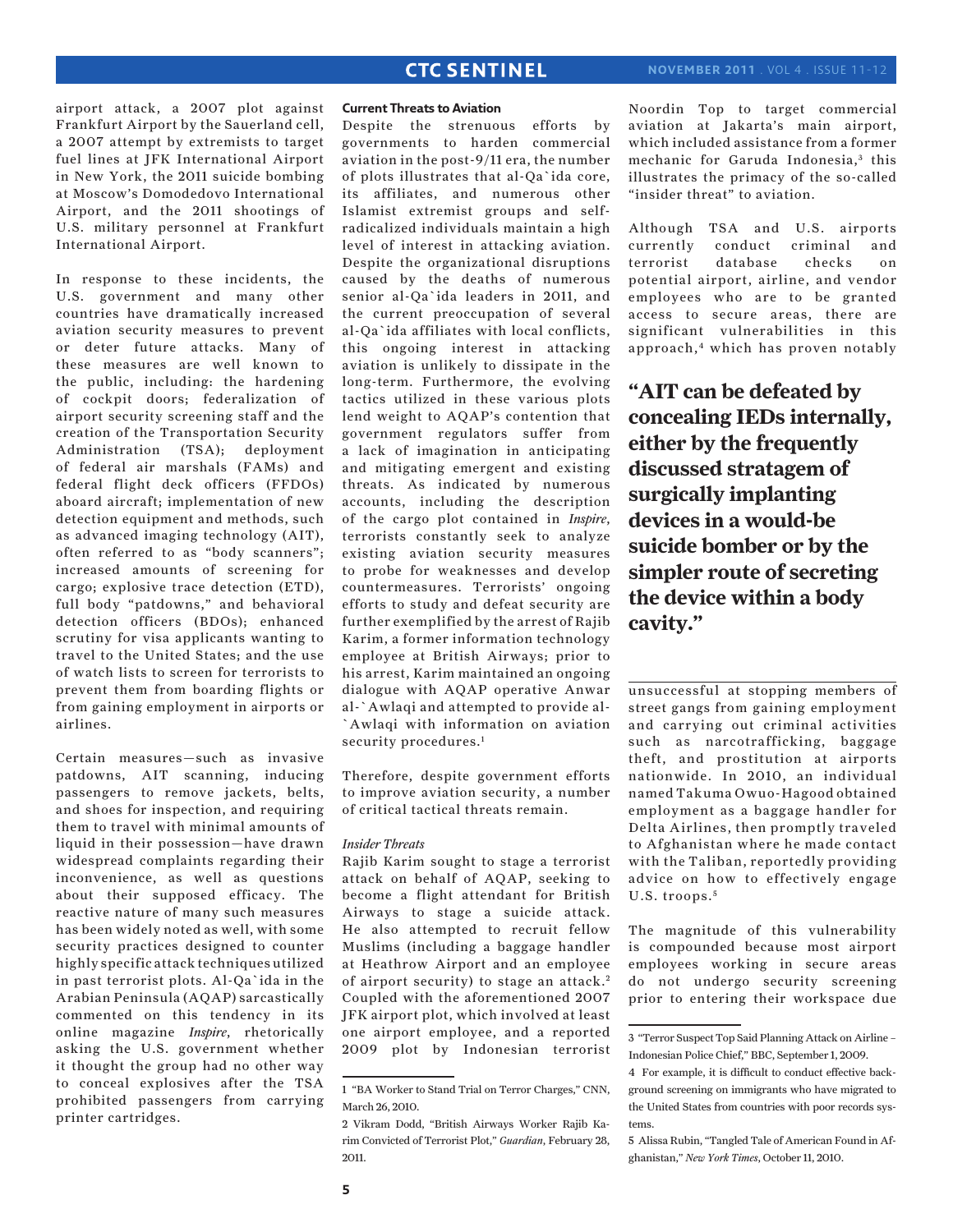to practical constraints. Additional measures, such as random screening and security probes, are unable to effectively mitigate this threat. The insider threat becomes markedly worse at non-Western airports in regions such as West Africa or South Asia, where local authorities' ability to effectively screen prospective airport employees is frequently negligible due to incomplete or poorly structured terrorist and criminal intelligence databases.

#### *Threats from Ranged Weapons*

MANPADS, or man-portable air defense systems, have been described as a growing threat to commercial aviation following the outbreak of Libya's civil war in early 2011 and subsequent news reports claiming that al-Qa`ida in the Islamic Maghreb (AQIM) has obtained surface-to-air missiles.<sup>6</sup> Some reports suggest that missiles stolen from Libyan arsenals have spread as far as Niger, the Gaza Strip, and the Sinai Peninsula. In addition to AQIM, al-Shabab has been known to possess advanced MANPADS, allegedly provided by Eritrea.7 Given that AQAP maintains ties to al-Shabab and has reportedly taken over multiple military depots in Yemen following the outbreak of civil unrest there, $8$  it is not implausible to assume that AQAP could acquire additional MANPADS. There are also reports that the Taliban acquired MANPADS from Iran,<sup>9</sup> making it conceivable that elements of the group sympathetic to al-Qa`ida's aims could provide al-Qa`ida with MANPADS for a future attack.

Although MANPADS are unable to target aircraft at cruising altitudes, commercial aircraft would become vulnerable for several miles while ascending and descending, particularly due to their lack of countermeasure systems.

In addition to the MANPAD threat, a significant variety of ranged weapons could be used to target commercial aircraft, particularly when taxiing prior to takeoff or after landing. Rocket-propelled grenades (RPGs), for example, are inaccurate at extended ranges; however, they have been used to shoot down rotary wing aircraft in combat zones, and have been used in at least one plot against El Al aircraft.10 The Irish Republican Army (IRA) used homemade mortars to attack Heathrow Airport in the 1990s, while heavy antimaterial sniper rifles such as the Barrett M82 fire .50 caliber rounds to a range of more than one mile and have been previously used by non-state actors, such as the IRA and the Los Zetas drug cartel.11

#### *Evolving Threats from Explosive Devices*

Terrorist groups, particularly AQAP, have continuously refined their ability to conceal improvised explosive devices (IEDs) from security screening equipment, as shown by the 2009 Christmas Day plot, where a would-be suicide bomber concealed explosives in his underwear, and the 2010 cargo bomb plot, where bombmakers hid explosives in printer cartridges.

Following the 2009 plot in particular, TSA, foreign regulatory agencies, and some airlines sought to increase safeguards against passenger- or cargoborne IEDs by the deployment of AIT and ETD equipment. IEDs, however, are likely to remain a significant threat to commercial aviation due to limitations in current screening technology. AIT can be defeated by concealing IEDs internally, either by the frequently discussed stratagem of surgically implanting devices in a would-be suicide bomber or by the simpler route of secreting the device within a body cavity. Alternately, IEDs concealed within complex electronic devices are likely to defeat all but the most thorough visual inspection, as illustrated by explosives experts' initial failure to detect the devices used in the 2010 cargo plot.<sup>12</sup> AQAP has shown itself to be particularly adept at concealing IEDs within electronic devices such as printers and radios, which it will likely continue to use in the future.

ETDs and explosives detection dogs, meanwhile, can be defeated by numerous countermeasures. For example, many (though not all) ETD devices detect only two popular explosive compounds. ETD equipment is also not designed to detect the components of improvised incendiary devices (IIDs), making the use of these correspondingly attractive to terrorists. Lastly, IEDs can be sealed and cleaned to degrade the ability of ETD equipment to detect explosive vapors or particles.<sup>13</sup>

Nor is behavioral profiling likely to provide the solution to passengerborne IEDs and IIDs. Umar Farouk Abdulmutallab underwent two interviews by security staff prior to staging his attack on Northwest Airlines Flight 253 in 2009. Similarly, a GAO report examining the TSA's use of BDOs noted that the scientific community is divided as to whether behavioral detection of terrorists is viable.<sup>14</sup>

#### *Threats Against Airline Facilities and Airports*

One aspect of aviation security that is not frequently addressed is the potential for terrorists to strike other aspects of aviation infrastructure beyond aircraft. Commercial airlines are highly reliant upon information technology systems to handle critical functions such as reservations and crew check-in, a fact not lost upon Rajib Karim when he suggested in correspondence with Anwar al-`Awlaqi that he could erase data from British Airways' servers, thus disabling the airline's website.15 Such an approach would mesh closely with al-Qa`ida core's and AQAP's stated aims of waging economic jihad

<sup>6</sup> See, for example, "Qaeda Offshoot Acquires Libyan Missiles: EU," Agence France-Presse, September 6, 2011.

<sup>7 &</sup>quot;Report of the Monitoring Group on Somalia," UN Monitoring Group on Somalia, July 18, 2007.

<sup>8</sup> Fawaz al-Haidari, "Blast at Qaeda-Looted Yemen Ammo Plant Kills 75," Agence France-Presse, March 28, 2011.

<sup>9</sup> Declan Walsh, "Afghanistan War Logs: US Covered Up Fatal Taliban Missile Strike on Chinook," *Guardian*, July 25, 2010; "Afghanistan War Logs: Anti-Aircraft Missiles Clandestinely Transported from Iran into Afghanistan – US Report," *Guardian*, July 25, 2010.

<sup>10</sup> Richard Cummings, "Special Feature: The 1981 Bombing of RFE/RL," Radio Free Europe/Radio Liberty, February 9, 1996. Some news reports claim that Islamic militants planned to target an El Al flight with rocket propelled grenades in Switzerland in 2005 as well.

<sup>11</sup> Scott Kraft, "New IRA 'Spectaculars' Seen Stalling Peace," *Los Angeles Times*, March 19, 1994; Samuel Logan, "Los Zetas: Evolution of a Criminal Organization," ISN Security Watch, March 11, 2009.

<sup>12 &</sup>quot;Failure to Find Airport Bomb 'a Weakness,' Expert Says," BBC, November 1, 2010.

<sup>13</sup> For details, see Brian Jackson, Peter Chalk et al., *Breaching the Fortress Wall* (Santa Monica, CA: RAND Corporation, 2007).

<sup>14 &</sup>quot;Aviation Security: Efforts to Validate TSA's Passenger Screening Behavior Detection Program Underway," U.S. Government Accountability Office, May 2010.

<sup>15</sup> Alistair MacDonald, "U.K. Prosecutors Tie BA Employee to Awlaki," *Wall Street Journal*, February 2, 2011.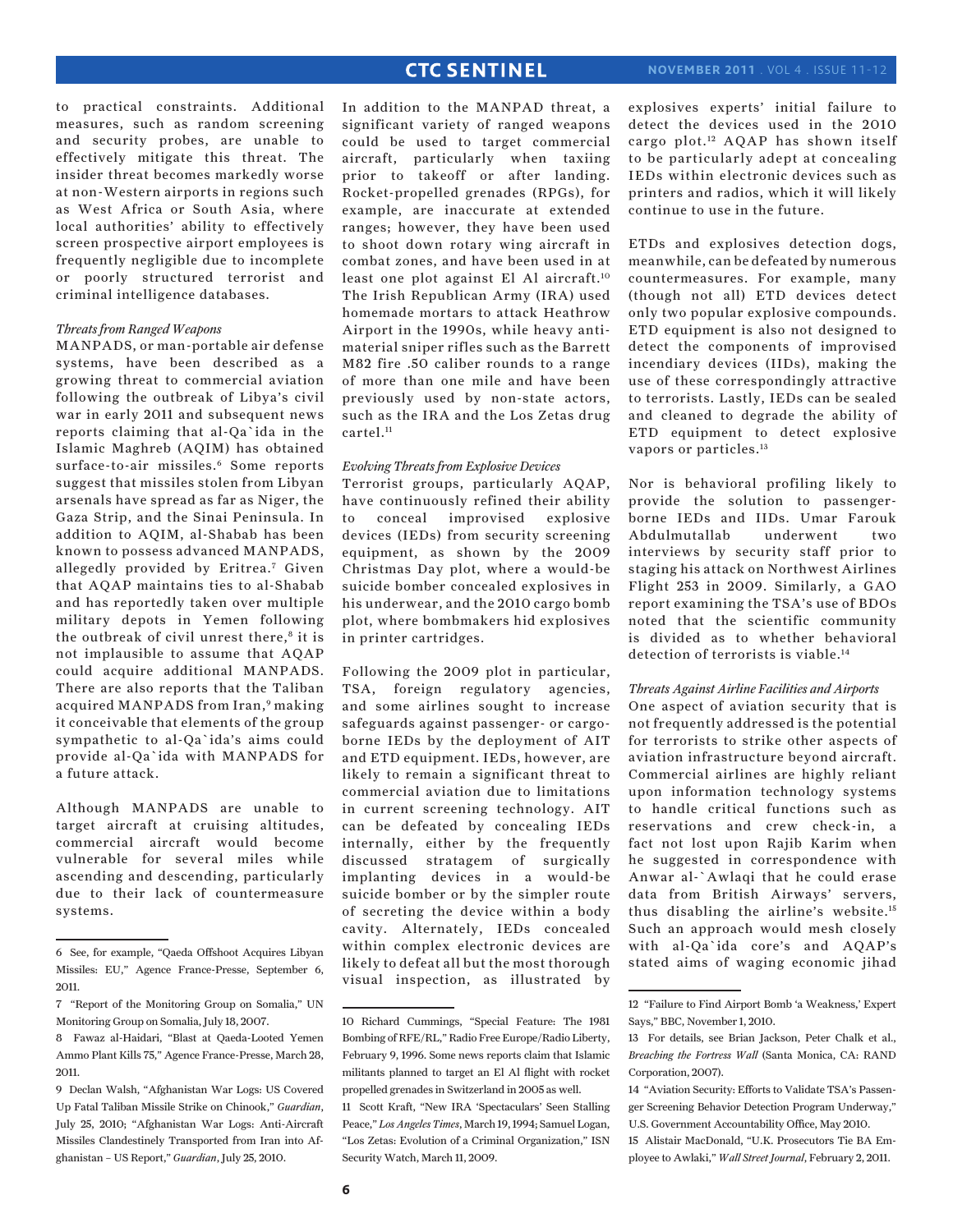against the West. The operational control centers operated by air carriers are another significant point of vulnerability, which conduct the airlines' flight control, meteorology, and emergency management functions. Despite their criticality to flight operations, these control centers are

**"Aviation security regulators should also work to improve the quality of threat information shared with airlines, which is frequently dated, irrelevant, or inaccurate."**

rarely heavily guarded, meaning that a team of attackers equipped with inside knowledge could temporarily shut down the global operations of a major air carrier, particularly if backup facilities were to be targeted as well.

Another threat to commercial aviation is the increasing number of plots and attacks targeting airports themselves rather than aircraft. There have been two significant attacks staged at international airports thus far in 2011 in Frankfurt and Moscow. Attacks against airports have been planned or executed using a variety of tactics, such as firearms, car bombs, suicide bombers, and hijacked aircraft. The targets have included airport facilities such as fuel lines, arrival halls, and curbside dropoff points. Terrorists could also breach perimeter fencing and assault aircraft on runways, taxiing areas, and at gates. This tactic was used during the 2001 Bandaranaike airport attack in Sri Lanka, when a team of Black Tigers<sup>16</sup> used rocket-propelled grenades and antitank weapons to destroy half of Sri Lankan Airlines' fleet of aircraft.17 More recently, Afghan authorities announced the discovery of arms caches belonging to the Haqqani network near Kabul Airport and claimed that the group had planned to use the caches to stage an assault on the airport.<sup>18</sup> The actions of activist groups—such as Plane Stupid, which has breached perimeter fencing at UK airports so that activists could handcuff themselves to aircraft in a protest against the airline industry's carbon emissions19—demonstrate the viability of such an attack in the West as well. $20$ 

The trend toward attacking airports rather than aircraft has likely been driven by a number of factors, particularly increased checkpoint screening measures and terrorists' growing emphasis on decentralized, small-scale attacks on targets of opportunity. Firearms will likely prove to be a key component of future attacks, given their relative ease of use compared to explosives, as well as their wide availability in the United States and many other countries. This trend was exemplified by the 2011 Frankfurt attack, which was conducted by Arid Uka, an employee at the airport's postal facility, who shot and killed two U.S. soldiers at a bus at the terminal. Although deployment of plainclothes security personnel and quick reaction teams can help ameliorate the impact of attacks on airports, their ease of execution and the impossibility of eliminating all airport queues (be they for drop-off, check-in, security screening, baggage claim, or car rentals) make this tactic a persistent threat.

## **Required Steps to Improve Aviation Security**

Given the breadth and complexity of threats to commercial aviation, those who criticize the TSA and other aviation security regulatory agencies for reactive policies and overly narrow focus appear to have substantial grounding. Three particularly serious charges can be levied against the TSA: it overemphasizes defending against specific attack vectors (such as hijackings or passenger-borne IEDs) at the expense of others (such as insider threats or attacks on airports); it overemphasizes securing U.S. airports while failing to acknowledge the significantly greater threat posed to flights arriving or departing from foreign airports; and it has failed to be transparent with the American people that certain threats are either extremely difficult or beyond the TSA's ability to control. Furthermore, the adoption of cumbersome aviation security measures in the wake of failed attacks entails a financial burden on both governments and the airline industry, which has not gone unnoticed by jihadist propagandists and strategists. While the U.S. government has spent some \$56 billion on aviation security measures since 9/11, AQAP prominently noted that its 2010 cargo plot cost a total of \$4,900. <sup>21</sup>

With this in mind, there are several measures that could be undertaken to improve U.S. aviation security. First, policymakers must recognize the timely collection and exploitation of intelligence will always be the most effective means of interdicting terrorist threats to aviation, whether by disrupting terrorist leadership in safe havens, breaking up nascent plots, or preventing would-be terrorists from boarding aircraft. The successful exploitation of intelligence gathered from the Bin Ladin raid in May 2011 has likely done far more to defend commercial aviation from al-Qa`ida than the use of advanced imaging equipment and patdowns.

Second, the TSA and other aviation security regulators must increase their liaison with the airline industry regarding the development of risk mitigation strategies, as airlines are far more aware of the vulnerabilities inherent to commercial aviation, as well as the practical constraints on proposed security measures.

Third, rather than increasing spending on screening equipment and employees deployed in the United States, the TSA and other regulators should instead provide financial support for airlines attempting to improve security for their overseas operations. This could include subsidizing background

<sup>16</sup> The Black Tigers were a specially selected and trained group of suicide operatives deployed by the Liberation Tigers of Tamil Eelam during their insurgent campaign in Sri Lanka.

<sup>17</sup> Celia W. Dugger, "Rebel Attack on Airport Shocks Leaders of Sri Lanka," *New York Times*, July 25, 2001.

<sup>18</sup> Matt Dupee, "NDS Smashes Haqqani Network Plots in Kabul," *The Long War Journal*, July 31, 2011.

<sup>19</sup> See, for example, Helen Carter, "Plane Stupid Demo at Manchester Airport Increased Emissions, Court Hears," *Guardian*, February 21, 2011. 20 Ibid.

<sup>21</sup> See, for example, Bruce Riedel, "AQAP's 'Great Expectations' for the Future," *CTC Sentinel* 4:8 (2011). For details on the \$56 billion, see Ashley Halsey III, "GOP Report: TSA Hasn't Improved Aviation Security," *Washington Post*, November 16, 2011.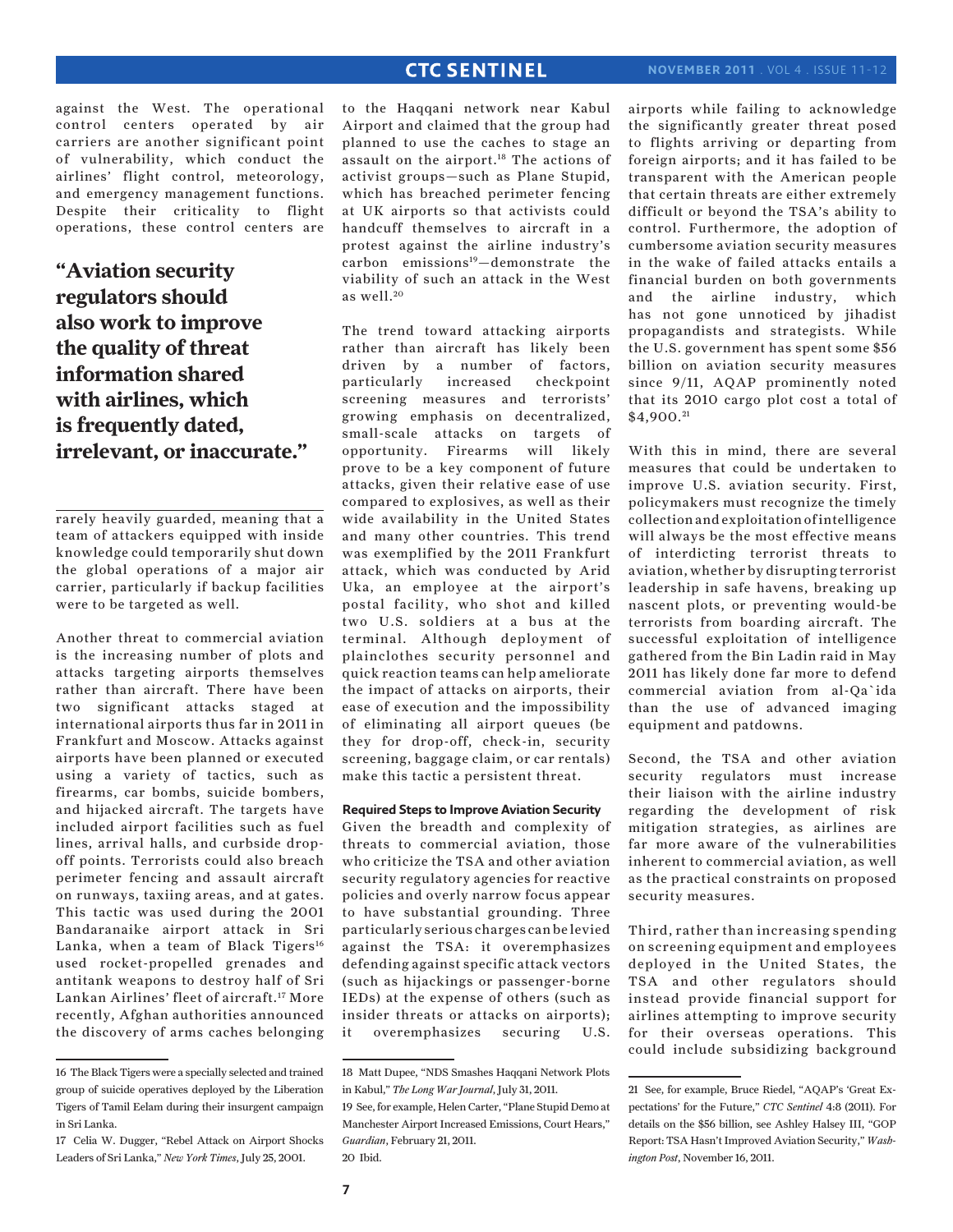checks on airlines' international employees and vendors, paying for armed guards at ticket counters, helping upgrade security for airlines' computer networks and control centers, and paying for the deployment of ETD screening equipment. Aviation security regulators should also work to improve the quality of threat information shared with airlines, which is frequently dated, irrelevant, or inaccurate.

Most importantly, the TSA and policymakers must publicly acknowledge that it is impossible to successfully protect every aspect of commercial aviation at all times. Intelligence gaps will occur, watch lists will not always be updated, scanners will fail to detect concealed items, and employees will become corrupt or radicalized. As politically painful as such an admission may be, it is essential to scale back bloated security measures that add significant expense and inconvenience to commercial aviation without materially reducing risk. The TSA's leadership has begun to take small steps in this direction, such as a current pilot program designed to prescreen travelers to facilitate expedited screening, but more must be done to ensure that commercial aviation remains both secure and commercially viable.

*Ben Brandt is a director at Lime, a political risk consultancy based in the United Arab Emirates. Prior to joining Lime, he worked as a threat analyst for a major U.S. airline, as well as at the New Jersey Office of Homeland Security and Preparedness. Mr. Brandt holds an MA in Security Studies from Georgetown University.*

## **Militant Pathways: Local Radicalization and Regional Migration in Central Asia**

By Christopher Swift

on july 2, 2011, a bomb scare in the northern Tajik city of Isfara mobilized security officials across Tajikistan's Sogd Province.1 The incident, coming less than a fortnight after the arrest of local BBC correspondent Urunboy Usmanov for alleged ties to Hizb al-Tahrir  $(HT)$ ,<sup>2</sup> encapsulates the growing apprehension toward radical and militant movements across Central Asia.

Such vigilance reflects Isfara's unique history. Long regarded as Central Asia's spiritual homeland, the Fergana Valley emerged as an incubator for militant movements in the wake of the Soviet Union's collapse.<sup>3</sup> Isfara, by comparison, was known for Islamic fundamentalism even during the height of secular Soviet rule. This reputation still persists today. From residents flouting the Tajik government's recent ban on children attending mosques, to the alleged infiltration by the Islamic Movement of Uzbekistan (IMU), this sleepy city on the Fergana Valley's southern edge is widely regarded as a regional hub for Islamist extremists.4

The role of these hubs of militancy is evolving. Until recently, communities like Isfara were net exporters of Islamic militancy. Driven by failure at home and the promise of glory abroad, the IMU and its allies have transited Tajikistan on their way to Afghanistan and Pakistan's tribal areas.<sup>5</sup> Recent developments, however, indicate a more complicated migration pattern. From reports of Taliban fighters recuperating in Tajikistan's southern Khatlon Province to the discovery of Pakistani bombmakers north of Dushanbe, there is growing evidence that prior patters of emigration and exile have developed into more fluid migrations between Central Asia and the Afghanistan-Pakistan theater.6 With insurgents expanding their operational reach and tempo across northern Afghanistan, these trends may herald the gradual merger of conflict systems throughout South and Central Asia.

This article examines the linkages between local radicalization and regional migration in three stages. First, it briefly describes the IMU's exile from Uzbekistan and subsequent evolution into a transnational syndicate. Second, it discusses how Tajikistan's religious revival fostered Salafist infiltration and government repression. Third, it examines how ethnic strife in Kyrgyzstan is alienating and radicalizing that country's Uzbek minority. The article concludes by evaluating how each of these profoundly local developments resonate with and ultimately contribute to—broader notions of global jihad.

### **Uzbekistan: Exile and Evolution**

First conceived as the Adolat Party in 1991, the IMU sought to depose Uzbekistan's secular regime and impose an Islamic state.7 Yet unlike their contemporaries in the Arab world, the movement's leaders were "as much a product of Soviet culture as Islam."8 Absent strong doctrinal and organizational foundations, Juma Namangani and Tahir Yuldashev were unable to mobilize—much less consolidate—significant popular support. By 1992, the Uzbek government had crushed the nascent Islamist insurrection and imposed strict state control over mosques, seminaries, and other religious institutions.9

<sup>1</sup> By the time the author arrived in Isfara on July 3, 2011, the city's bazaar was teeming with police, border guards, and other Tajik security officials.

<sup>2 &</sup>quot;Vokunishi Bi Bi Ci ba bozdoshti khabarnigorash," Radio Ozodi, June 15, 2011.

<sup>3</sup> Vitaly V. Naumkin, *Radical Islam in Central Asia: Between Pen and Rifle* (Lanham, MD: Rowman & Littlefield, 2005).

<sup>4</sup> Personal interview, Tajik professor of Islamic history, Khujand, Tajikistan, July 2011.

<sup>5</sup> Ikbol Mirasaiov and Alisher Saipov, "Ex-Gunmen of the Islamic Movement of Uzbekistan Claim that their Movement is No More," Fergana.ru, April 3, 2006.

<sup>6</sup> Personal interview, senior international counterterrorism official, Dushanbe, Tajikistan, June 2011.

<sup>7</sup> Einar Wigen, *Islamic Jihad Union: Al-Qaeda's Key to the Turkic World?* (Kjeller: Norwegian Defence Research Establishment, 2009).

<sup>8</sup> Adeeb Khalid, *Islam after Communism: Religion and Politics in Central Asia* (Berkeley, CA: University of California Press, 2007).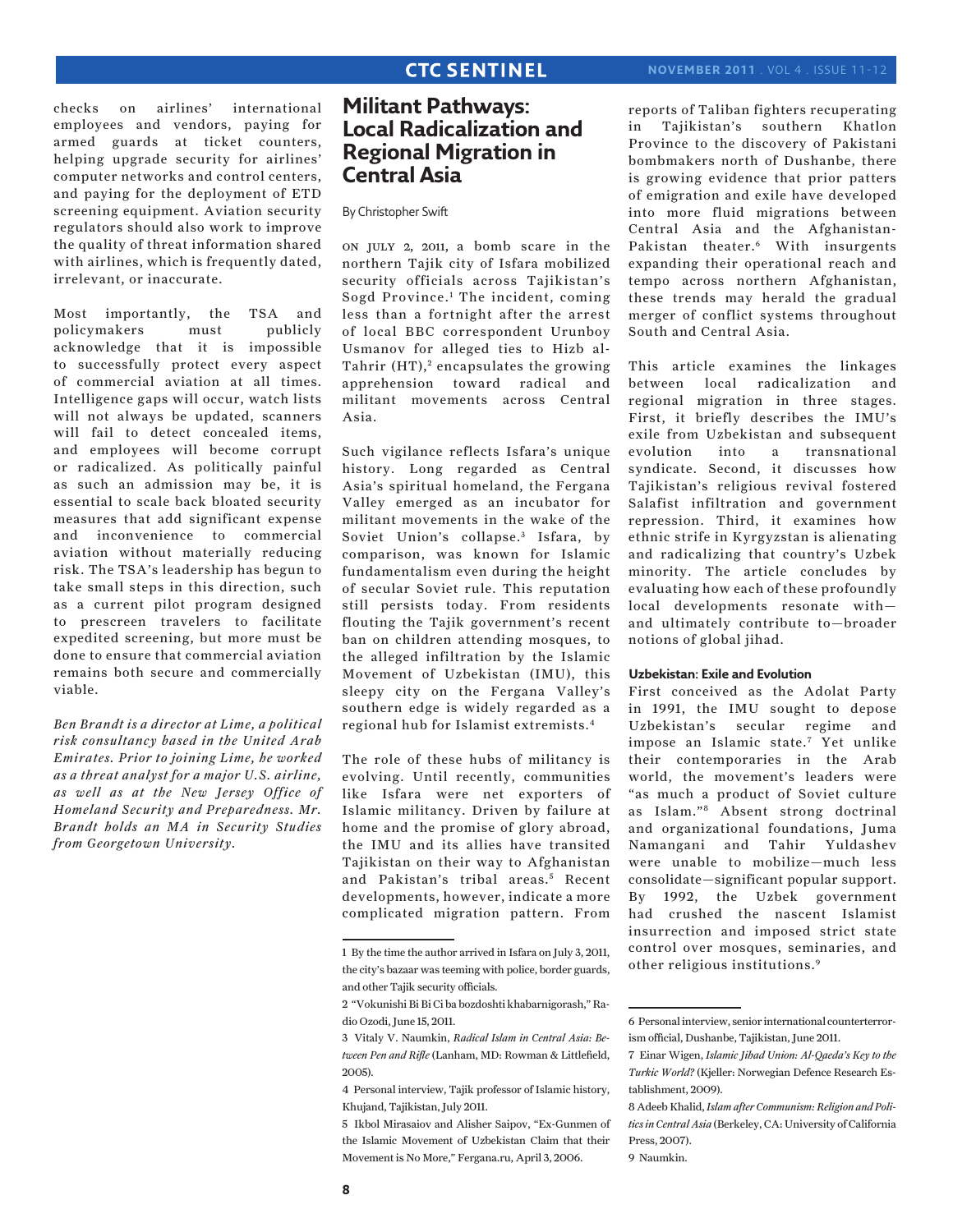The IMU soon found new purpose in the Tajik Civil War. Forced into exile and shaped by their experiences in neighboring Uzbekistan, Namangani and Yuldashev saw the conflict between Tajikistan's former Communist regime and the United Tajik Opposition (UTO) as a front in a global struggle between secular authoritarianism and resurgent Islam. By joining the UTO, Namangani and Yuldashev found a sanctuary for their forces while continuing their campaign against the unholy legacies of Soviet imperial rule.10

The IMU's perception of a regionalized, pan-Islamic struggle against apostate regimes helped transcend the ethnic, linguistic, and historical differences that distinguished these Uzbek exiles from their Tajik counterparts. It also "embedded" the movement within the UTO command structure, with Namangani serving as a deputy to UTO Chief of Staff Mirzo Aiyoev. The IMU's military contribution to the Tajik Civil War proved marginal, however. Operating in the remote Tavildara Valley, Namangani's forces never exceeded more than two or three platoons (80-120 men total) during the entire course of the war.<sup>11</sup>

Diverging interests gradually compounded these deficiencies, particularly as the perceived commonalities between the IMU and UTO began to collapse. Frustrated with the UTO's moderate Islamism and enraged by its 1997 powersharing agreement with the Tajik government, Namangani's forces decamped for Afghanistan and aligned themselves with the ascendant Taliban regime.

This second migration proved transformative. Augmenting Taliban forces gave the IMU a sanctuary and support structure. Collaborating with al-Qa`ida's infamous 055 Brigade immersed it in transnational financial, ideological, and operational networks. Comprised of foreign fighters and integrated into the Taliban army, this elite formation helped regularize and professionalize Namangani's forces. It also provided a network of training camps eager to receive new waves of radicalized Uzbeks seeking refuge and revenge against the Islam Karimov regime. By February 1999, a newly emboldened IMU was bombing targets in the Uzbek capital of Tashkent. By June of that year, it launched the first of two armed incursions from northern Tajikistan into Kyrgyzstan's Batken and Kara Suu provinces.12

These operations served separate but related ends. By supporting the consolidation of Taliban rule in Afghanistan, the IMU laid the foundation for future campaigns into neighboring Uzbekistan. By infiltrating southern Kyrgyzstan, it sought to mobilize that country's indigenous Uzbek population and gain new footholds in the Fergana Valley.13 With Uzbeks constituting 14% of the population in Kyrgyzstan's Batken Province and 28% in Osh Province, the object was to develop staging areas that would allow the IMU to continue lowlevel operations while simultaneously improving the movement's long-term prospects.

The IMU suffered heavy losses during the U.S. intervention in Afghanistan, including the death of Namangani during fighting in the northern city of Kunduz. Driven into a third exile in Pakistan, the movement splintered into three factions. The first demilitarized, returning to Central Asia and quietly reintegrating into Uzbek society. The second abandoned jihad and emigrated to Iran, Turkey, and other countries in the greater Middle East. The third element deepened its engagement in the al-Qa`ida-Taliban alliance, adopting Pakistan's tribal areas as a new front in their transnational struggle. Working and sheltering alongside their ethnic Pashtun counterparts, they launched a new campaign against the Westernbacked Afghan government.14

The IMU's operations in the Afghanistan-Pakistan theater coincided with an increasingly decentralized and diffuse pattern of regional violence. In March 2004, for example, an IMU

splinter group known as the Islamic Jihad Union (IJU) organized a series of targeted bombings in the Uzbek cities of Bukhara and Tashkent. In 2005, the IMU bombed the Tajik Ministry of Emergency Situations in Dushanbe in two separate operations. A prison break in Kairakum, Tajikistan in January 2006 was also attributed to the IMU, as were the May 2006 skirmishes with customs officials along the Tajikistan-Kyrgyzstan border.15 The organization's activities spread south as well. In November 2006, Pakistani officials broke up an alleged IMU cell in Islamabad following a failed rocket attack on parliament, the presidential administration, and the headquarters of the Inter-Services Intelligence (ISI).16

The IMU also widened its list of prospective targets, with Yuldashev issuing personal threats against the presidents of Kazakhstan, Tajikistan, and Kyrgyzstan.17 He issued a similar threat to Pakistani authorities in January 2008, citing the July 2007 raid on Islamabad's *Lal Masjid* (Red Mosque) and renewed operations by Pakistan Army units in the tribal areas as grounds for jihad. By 2010, Yuldashev had further expanded his organization's target set by harmonizing his objectives with al-Qa`ida's. "Our goal is not only conquering Afghanistan and Uzbekistan," he declared in an online video message. "Our goal is to conquer the entire world."18

**Tajikistan: Radicalization and Syndicalization** Similar patterns still drive radicalization and militant migration. Like their early counterparts from Uzbekistan, radicalized Uzbeks are abandoning ethnic enclaves in northern Tajikistan and southern Kyrgyzstan for the Afghanistan-Pakistan theater.19 Tajikistan's porous borders and weak

<sup>10</sup> Personal interview, Akhbar Turanjonzoda, former deputy prime minister of Tajikistan and deputy UTO commander, Kofamikhon, Tajikistan, July 2011. 11 Ibid.

<sup>12</sup> Jim Nichol, *Central Asia: Regional Developments and Implications for U.S. Interests* (Washington, D.C.: Congressional Research Service, 2009).

<sup>13</sup> Stéphan Lefebvre and Roger McDermott, "Russia and the Intelligence Services of Central Asia," *International Journal of Intelligence & Counterintelligence* 21:1 (2008). 14 Mirasaiov and Saipov.

<sup>15 &</sup>quot;Review of the Listing of Seven Terrorist Organisations," Joint Committee on Intelligence and Security, Parliament of Australia, August 2005.

<sup>16</sup> Nichol; "Al Qaida Ally 'Behind Islamabad Rocket Plot,'" Reuters, November 5, 2006.

<sup>17</sup> Roger McDermott, "IMU Issues New Threat to Central Asian Leaders," Centralasia-SouthCaucasus.com, September 18, 2006.

<sup>18</sup> Florian Flade, "Deutsche Islamisten feiern ihre 'Märtyrer,'" *Die Welt,* January 12, 2010.

<sup>19</sup> Personal interview, senior Sogd Province counterterrorism official, Khujand, Tajikistan, July 2011.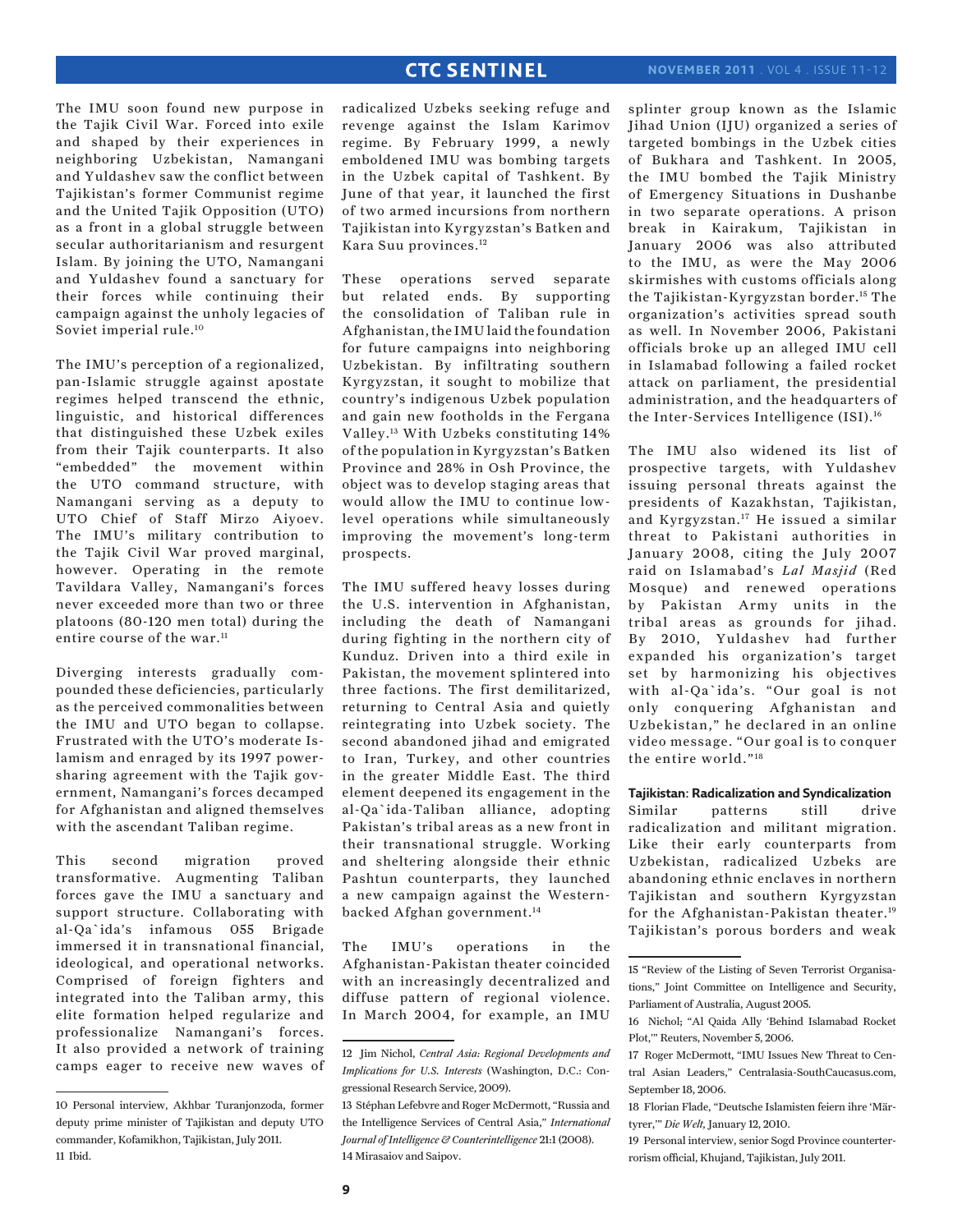security apparatus facilitate these flows, rendering the Tajik Interior Ministry (MVD) and State Committee for National Security (SCNS) increasingly reliant on former UTO field commanders to locate and eliminate insurgents.<sup>20</sup> Official corruption and narcotics trafficking also play a role, often enabling the movement of money, militants, and munitions from Fergana to Afghanistan, and vice versa.<sup>21</sup>

These migratory flows are not limited to Uzbeks. Influenced by foreign Salafist ideologies, a small yet significant number of ethnic Tajiks are entering the fray. 22 Most of these militants are young, unmarried, and with few economic prospects.<sup>23</sup> Most have been harassed or persecuted for their outwardly Islamic dress or habits.<sup>24</sup> Notably, most possess little to no formal religious education.<sup>25</sup> In this sense, the population most vulnerable to radicalization in contemporary Tajikistan appears to share several key characteristics with their militant counterparts in the West.<sup>26</sup> Alienated from society and indoctrinated outside the public sphere, individuals recruited into radical syndicates such as HT or militant movements such as the IMU embrace Islam as an alternative to (rather than an element of) their ethnic or national identity.

Conflating the militant with the devout exacerbates this social and ideological dislocation. Wary of renewed civil war, the government of Tajik President Emomali Rahmon routinely associates traditional Islamic leaders with the Islamic Renaissance Party (IRPT), the UTO's successor and Tajikistan's main opposition group. Wary of Salafist infiltration, Rahmon's regime has imposed restrictions on religious training, limited the number of religious institutions, and even barred children

from worshipping in mosques.<sup>27</sup> As in other Central Asian countries, these approaches marginalize quietist Muslims while cloaking HT and the IMU with a measure of legitimacy that they might not otherwise possess.<sup>28</sup>

The September 3, 2010 car bombing of an MVD garrison in Khujand, Tajikistan is a case in point. Marking the first confirmed suicide attack in Tajikistan, the incident killed one police officer and injured another 25. 29 Local officials characterized the perpetrator, Akmal Karimov, as a violent criminal who initially embraced terrorism for financial reasons. From their perspective, Karimov's attack reflected the deepening nexus between criminal and terrorist syndicates across the broader region.<sup>30</sup>

International observers tell a different story, however. According to one account, Karimov was an overtly devout Muslim suspected of membership in HT.<sup>31</sup> Detained and allegedly tortured by an elite MVD counterterrorism unit in Khujand, Karimov and his brother reportedly fled to Afghanistan and sought refuge with the IMU.<sup>32</sup> Radicalized by their experiences, Karimov allegedly sought bomb-making training from the IMU to exact revenge on the same unit that once detained and humiliated him.<sup>33</sup> Against this backdrop, Karimov's victimizers may have inadvertently instigated a process of radicalization, migration, and

29 Farangis Najibullah, "Suicide Car Bomber Hits Tajik Police Station," Radio Free Europe/Radio Liberty, September 3, 2010.

militarization that ultimately turned them into victims.

#### **Kyrgyzstan: Ethnic Conflagration**

Pathways to radicalization in Kyrgyzstan follow a different pattern. Like their neighbors across Central Asia, Kyrgyz citizens have experienced progressive Islamization during the last two decades. In 1996, for example, 55.3% of ethnic Kyrgyz and 87.1% of ethnic Uzbeks in Kyrgyzstan openly identified themselves as Muslims.<sup>34</sup> By 2007, however, one poll showed that those figures rose to 97.5% and 99.1%, respectively. 35 Political uncertainty appears to havve shaped this revival. Faced with the persistent weakness of schools, courts, and other public institutions, religious institutions assumed greater influence in Kyrgyz society.

This nominal Islamization has not produced the same patterns of state repression and religious radicalization witnessed elsewhere in the Fergana Valley. Grounded in a more open and pluralistic society, Islam was generally viewed as an integral element of national identify, rather than an alternative or threat to it. Instead, the problem lies in the alienation and isolation of the country's indigenous Uzbek population—a population that constituted 14.3% of all Kyrgyz nationals in the 2009 census.<sup>36</sup> Framed by the July 2010 riots in Osh and mounting allegations of Uzbek separatism, ethnic rather than religious factors are driving militant migration. <sup>37</sup>

These tensions should not be understated. More than a year after the riots, Uzbeks in Osh reported harassment, theft, and even extrajudicial execution by the Kyrgyz security services.<sup>38</sup> Officials from Kyrgyzstan's National Committee for State Security (UKMK), in turn, allege a radical Islamist conspiracy aimed at

<sup>20</sup> Personal interview, senior international counterterrorism adviser, Dushanbe, Tajikistan, June 2011.

<sup>21</sup> Personal interview, independent Tajik journalist, Washington, D.C., May 2011.

<sup>22</sup> Personal interview, independent Tajik journalist, Dushanbe, Tajikistan, June 2011.

<sup>23</sup> Personal interview, senior Tajik imam, Khujand, Tajikistan, July 2011.

<sup>24</sup> Ibid.

<sup>25</sup> Ibid.

<sup>26</sup> Personal interview, senior Tajik conflict specialist, Dushanbe, Tajikistan, June 2011.

<sup>27</sup> Personal interview, Said Umar Husaini, IRPT deputy director, Dushanbe, Tajikistan, June 2011; "Tajikistan Bans Youth from Mosques and Churches," al-Arabiya, August 3, 2011.

<sup>28</sup> Founded by Palestinian jurist Taqi al-Din al-Nabhani in 1953, Hizb al-Tahrir, also transliterated as Hizb-ut-Tahrir, is a pan-Islamic political party that advocates the political unification of Muslim countries and the restoration of the caliphate. Generally regarded as a non-violent Islamist movement in the West, the party is designated as a terrorist organization in the Russian Federation and throughout Central Asia.

<sup>30</sup> Personal interview, senior Sogd Province counterterrorism official, Khujand, Tajikistan, July 2011.

<sup>31</sup> Personal interview, United Nations official, Khujand, Tajikistan, July 2011.

<sup>32</sup> Ibid.

<sup>33</sup> Personal interview, United Nations official, Khujand, Tajikistan, July 2011.

<sup>34</sup> Eric McGlinchey, *Islamic Revivalism and State Failure in Kyrgyzstan* (Seattle, WA: National Council for Eurasian and East European Research, February 2009). 35 Ibid.

<sup>36 &</sup>quot;Natsionalnyi Sostav Naseleniya," National Statistical Committee of the Republic of Kyrgyzstan, 2009.

<sup>37</sup> Personal interview, former grand mufti of southern Kyrgyzstan, Osh, Kyrgyzstan, July 2011.

<sup>38</sup> Personal interview, Uzbek human rights lawyer, Osh, Kyrgyzstan, July 2011.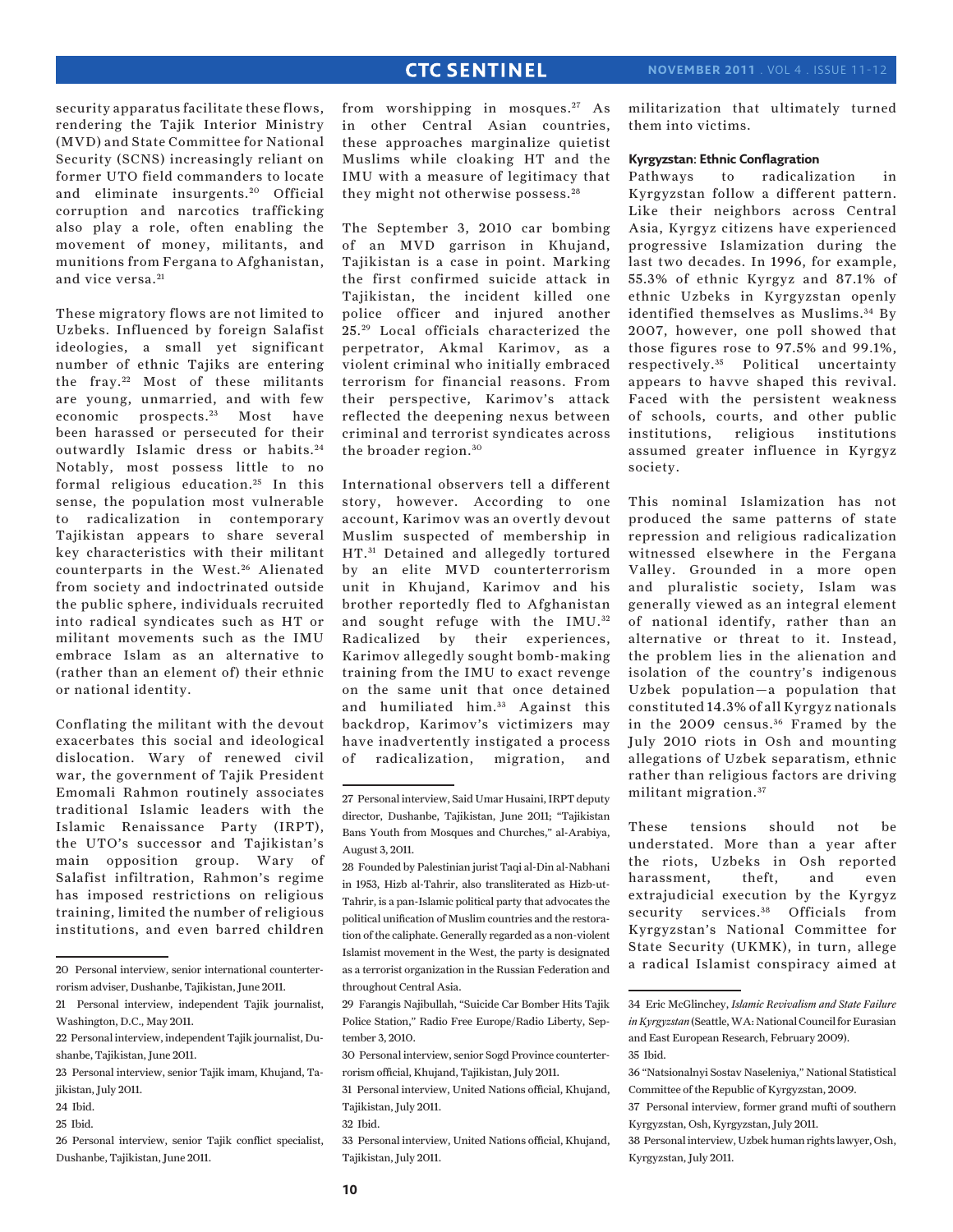separating Batken, Kara Suu, and Jalal-Abad provinces from the Kyrgyz state.<sup>39</sup> These fears resonate among Kyrgyz nationalists, who frame Uzbek violence as evidence of the IMU's attempts to create a Central Asian caliphate.40

The veracity of these allegations is difficult to determine, particularly when viewed through the lens of mutual suspicion and political recrimination. Far more clear, however, are the reported effects of ethnic strife within Uzbek enclaves. According to UKMK Chief Keneshbek Dushebyaev, as many as 400 young Uzbek men fled Kyrgyzstan for IMU training camps in Pakistan following the July 2010 riots.<sup>41</sup> Affiliation with banned Islamist groups is also on the rise, with HT leaders in Kara Suu advocating a revolution to depose the pro-Western apostate regime in Bishkek and replace Kyrgyz chauvinism with Shari`a law.42

## **Resonant Effects**

Conditions in Tajikistan and Kyrgyzstan produce two distinct pathways to militancy. The former generates many of the same tensions between secular authoritarianism and radical Islamism that animated the IMU more than two decades ago. The latter isolates and marginalizes an ethnic minority, thus encouraging it to find new allies and avenues abroad. The net effect is similar, however. Although each pathway reflects its own unique indigenous drivers, militants from both countries continue to converge with the small yet steady flow of radicalized Muslims from Uzbekistan itself.43 In this manner, fundamentally local resentments resonate with—and ultimately contribute to—regional patterns of terrorism and resistance.

These same pathways may also facilitate foreign infiltration. As the September 2010 suicide bombing in

Khujand demonstrated, IMU-trained militants are now operating hundreds of kilometers away from the movement's sanctuary in Pakistan's tribal areas. The same was true in the short-lived Rasht Valley insurgency, which witnessed the return of former Tajik field commander Mollo Abdullo from exile in Afghanistan earlier that same year.<sup>44</sup> In both instances, militants transformed by wars abroad took direct action against their political and ideological adversaries at home. The result is something akin to the "wandering mujahidin" that shaped the evolution of Middle Eastern jihadist syndicates in the wake of the Soviet Afghan war.

Cognizant of these threats, Kyrgyz officials are rushing to secure their southwestern frontier, particularly in the Uzbek enclaves straddling Tajikistan's Isfara district and Kyrgyzstan's Batken Province.45 Tajikistan's National Guard, in turn, is building a new training center at Qaratogh with a \$3.1 million grant from U.S. Central Command.<sup>46</sup> These measures underscore the seriousness of the situation, as well as growing apprehension regarding the prospect of a U.S. withdrawal from neighboring Afghanistan.47

Checkpoints and border guards are only part of the solution, however. While both measures may be necessary from a practical perspective, neither confronts the repression that radicalizes believers in Tajikistan. Nor can they resolve the alienation and recrimination that perpetuate ethnic discord in Kyrgyzstan. Absent concerted efforts to address the domestic drivers of radicalization in each country, efforts to curb militant migration on a regional basis seem unlikely to succeed.

*Christopher Swift is a fellow at the University of Virginia's Center for National Security Law and author of the forthcoming book,* The Fighting Vanguard: Local Insurgencies in the Global Jihad.

## **Partners or Proxies? U.S. and Host Nation Cooperation in Counterterrorism Operations**

## By Austin Long

since 2001, the United States has cooperated extensively with many state and non-state forces to conduct counterterrorism operations. The forms of cooperation have varied as have the mechanisms and components of the U.S. government used to train and support these forces.

These forces, and the means to support them, have been important but not widely understood. Yet gaining an accurate picture of U.S. involvement with partner and proxy forces is essential since these forces have trade-offs in terms of strengths and weaknesses. Some host nation forces are partners, who work for their own government and therefore may have interests that diverge from those of the United States. Others are proxies, paid directly by the United States and therefore working primarily for it. Yet proxies may lack the authority and legitimacy of host nation partner forces. Without a clear way to think about these trade-offs, policymakers will be unable to effectively compare and contrast forces to choose the best host nation force (or set of forces) for a particular counterterrorism challenge.

This article is intended to provide an overview of some of these efforts and a framework for comparing and contrasting the different forms that counterterrorism cooperation can take. It concludes with a specific focus on Afghanistan.

## **Framing Counterterrorism Cooperation**

Counterterrorism cooperation can broadly be divided into three categories. The first is intelligence sharing and legal coordination between the United States and other countries, which includes such efforts as thwarting terrorist financing through improved sharing of financial intelligence. The second is assistance from the United States, which includes the provision of equipment and training to military and security services of a host-nation. The exemplar here is

<sup>39</sup> Personal interview, senior UKMK intelligence officer, Bishkek, Kyrgyzstan, July 2011.

<sup>40</sup> Personal interview, senior Ata-Zhurt Party parliamentarian, Bishkek, Kyrgyzstan, July 2011.

<sup>41 &</sup>quot;The Head of Kyrgyzstan's Security Service Talks about the Creations of the Islamic Movement of Kyrgyzstan," Fergananews.ru, May 3, 2011.

<sup>42</sup> Personal interview, senior HT spokesperson, Kara Suu, Kyrgyzstan, July 2011.

<sup>43</sup> Personal interview, Uzbek security specialist, Washington, D.C., May 2011.

<sup>44</sup> Personal interview, senior Tajik security analyst, Dushanbe, Tajikistan, June 2011.

<sup>45</sup> Personal interview, former UKMK district commander, Osh, Kyrgyzstan, July 2011.

<sup>46</sup> Haidar Shodiyev, "U.S. Embassy Renovates Tajikistan's National Training Center," *Asia Plus*, July 7, 2011. 47 Personal interview, senior UKMK intelligence officer, Bishkek, Kyrgyzstan, July 2011.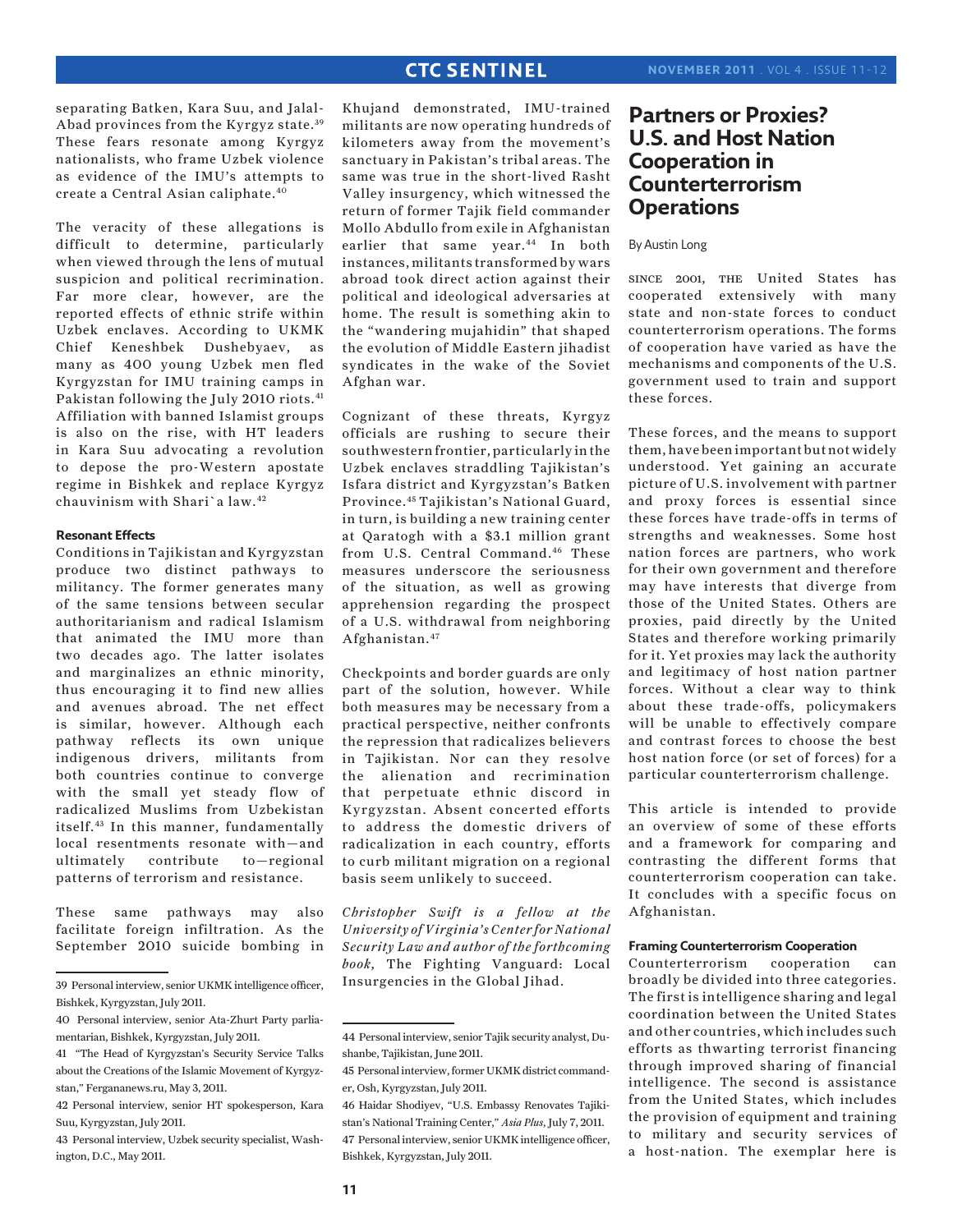the State Department's Office of Anti-Terrorism Assistance, which assesses a state's needs for law enforcement capabilities for counterterrorism and then provides appropriate training. The third is operational cooperation, where U.S. personnel work alongside forces from a host-nation in the actual conduct of counterterrorism operations.

This article focuses on the third category, where U.S. personnel are present in at least a direct support role at a minimum, providing intelligence and planning assistance alongside those forces if not actually accompanying them on missions. It further focuses on the subset of that category where the United States is substantially paying for the host nation forces in question (in other words, a substantial assistance mission along with operational cooperation). This subset is still expansive, including crucial operations against al-Qa`ida and its affiliates in Yemen, Afghanistan, and Iraq.

There are two principal types of forces within this subset of host nation forces that U.S. personnel directly support and for which the U.S. Treasury pays. The first is a partner force, which can be defined as a regular component of the host nation's military or security services that conducts combined operations with U.S. personnel.<sup>1</sup> Partner forces for counterterrorism operations will likely be working with U.S. special operations forces (SOF), although non-SOF may be involved as well (such as intelligence specialists). While the operations of these units may be classified, their existence is generally acknowledged as they do represent a component of the host nation's military or security forces.

Partner forces are frequently paid directly out of Department of Defense (DoD) funds due to modifications to post-2001 defense appropriations bills. Most notable has been the so-called "1206 authority" named for Section 1206 of the Fiscal Year (FY) 2006 National Defense Authorization Act, which gave DoD the authority to train and equip foreign forces for counterterrorism

operations.<sup>2</sup> In Iraq, Afghanistan, and Yemen there have been additional specific authorizations to fund security forces, some or all of which have been used to support counterterrorism partner forces. <sup>3</sup>

The second type is a proxy force, which is defined as an irregular force that is not a component of the host nation's regular security force and works principally (though perhaps not exclusively) for the United States. Proxy forces will likely be working with either Central Intelligence Agency (CIA) officers or U.S. SOF. Unlike partner forces, the existence of proxy forces will seldom be acknowledged openly.

Until recently, such proxy forces would principally have been paid for with CIA funds under the authority of a presidential finding for covert action. The first finding supporting covert action for counterterrorism was signed by President Ronald Reagan in 1986 and has no doubt been modified and updated extensively since 2001.4 Since 2005, however, an additional source of funding has (at least potentially) been the Department of Defense under "1208 authority." 1208 authority, also named for the relevant section of an authorization act, allows use of funds to support "foreign forces, irregular forces, groups, or individuals" who work with SOF for counterterrorism purposes.<sup>5</sup> The limit of 1208 funding has risen from \$25 million annually to \$45 million annually in FY11.<sup>6</sup>

The change in how partner and proxy forces are paid since 2001 is significant as it represents a shift of authority from the State Department and CIA to DoD. As Congressional Research Service analyst Nina Serafino notes, "…DOD generally has trained and equipped foreign military forces under State Department Title 22 authority and through State Department programs… Section 1206 is the first DOD global train-and-equip authority since the passage of the Foreign Assistance Act of 1961, which placed oversight for military assistance with the Secretary of State."7 In other words, DoD gained the ability to support partners directly rather than via a mechanism under State Department authority. Similarly, 1208 authority gives DoD an authority to support proxy forces that has previously been primarily under the CIA. Further, 1208 authority does not appear to acquire the high level oversight involved in CIA covert action program, such as a presidential finding.

There are positives and negatives to both partner and proxy forces. Partner forces have the advantage of being recognized elements of a host nation security apparatus, which gives them authorization to conduct approved operations in that host nation. Depending on the laws and policies of the host nation, this can provide them with broad powers of arrest, surveillance, and the use of lethal force. They can also call on other elements of the host nation government to support their operations (at least potentially).

Partner forces, however, have the drawback of being controlled by the host nation government. If there is substantial alignment in host nation and U.S. interests, this is not a major problem, but if the two diverge it can lead to serious difficulties. Moreover, the close association with U.S. personnel may make the host nation government suspicious of the partner force.

Iraq provides an unfortunate example of this drawback in the form of General Nomon Dakhil, the commander of the Iraqi Ministry of Interior's elite Emergency Response Brigade. General Dakhil's unit was a major partner force for U.S. SOF conducting counterterrorism operations in Iraq. They had a high opinion of the general, who one SOF commander noted was "an outstanding

<sup>1</sup> For general problems with partner forces, see Daniel Byman, "Friends Like These: Counterinsurgency and the War on Terrorism," *International Security* 31:2 (2006).

<sup>2</sup> See the discussion in Nina Serafino, "Security Assistance Reform: 'Section 1206' Background and Issues for Congress," Congressional Research Service, March 3, 2011.

<sup>3</sup> These are the Iraqi Security Forces Fund, the Afghan Security Forces Fund, and Section 1205 of the FY11 National Defense Authorization Act, which authorizes support to Yemeni Ministry of Interior counterterrorism forces.

<sup>4</sup> On the original finding, see Steve Coll, *Ghost Wars: The Secret History of the CIA, Afghanistan and Bin Laden, from the Soviet Invasion to September 10, 2001* (New York: Penguin, 2004).

<sup>5</sup> Serafino.

<sup>6</sup> See Section 1201 of the FY11 National Defense Authorization Act.

<sup>7</sup> Serafino.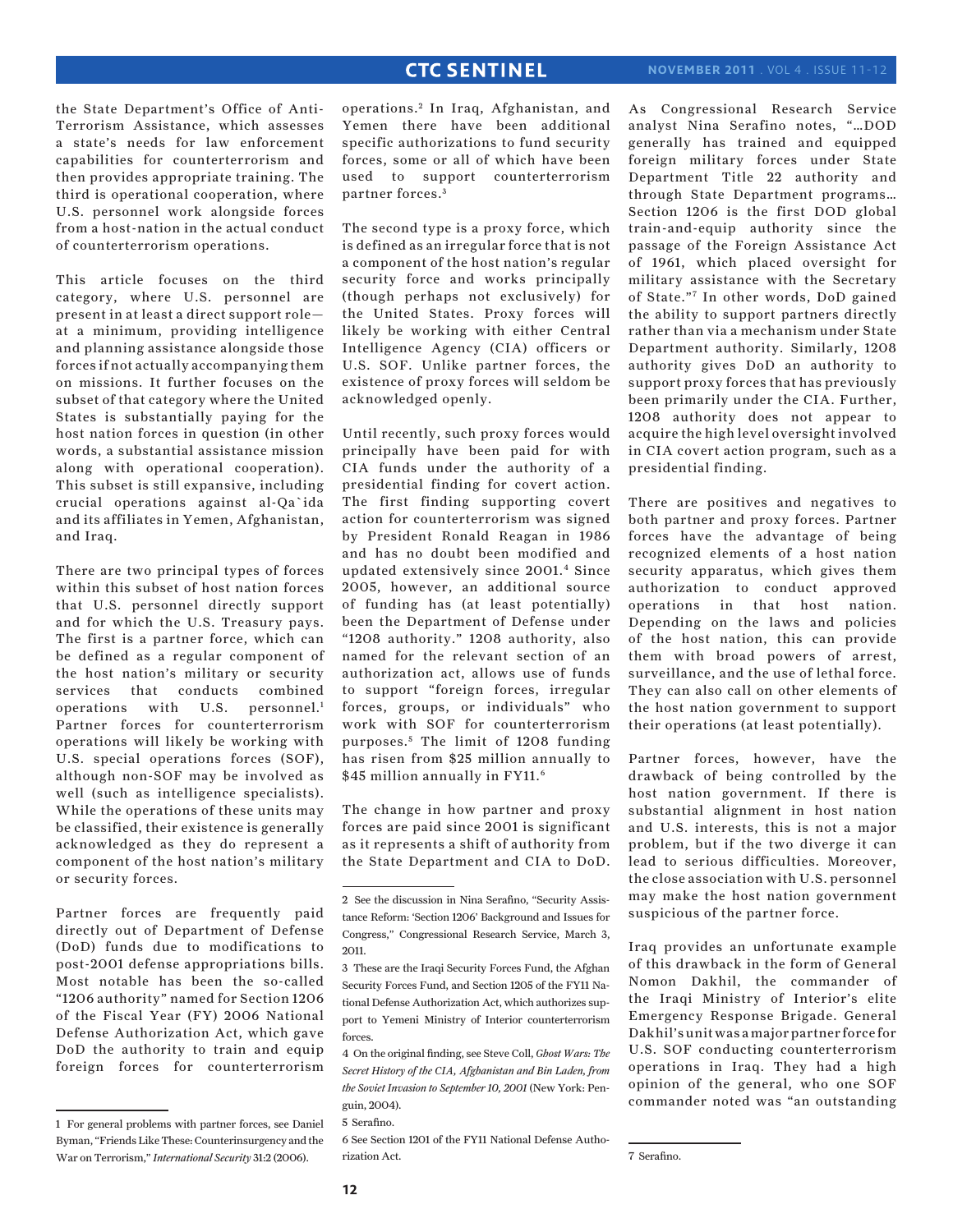partner."8 The general, however, was arrested in 2011 on corruption charges, which some have deemed more political than actual, after his unit targeted Shi`a extremists in southern Iraq. After his arrest, targeting of Shi`a militias by his unit decreased while attacks on U.S. forces by those militias are reported to have increased.9

Proxy forces, conversely, owe loyalty not to the host nation government but to themselves and to the United States, in that order. This makes them potentially more responsive to U.S. direction if they are well managed, advised, and paid. The negative, however, is that they lack the clear authorization to use force or collect intelligence that host nation security forces have. This can cause friction with the host nation. Indeed, there is potential for conflict between host nation security forces and the proxy force if the United States is unable to effectively manage that relationship.

Iraq presents examples of this drawback as well. Beginning in 2005, U.S. personnel began to support tribesmen and former Sunni insurgents against al-Qa`ida in Iraq (AQI). These irregulars came to be called the *sahwa* (awakening), or Sons of Iraq. While they were effective in combating AQI in some instances, they were themselves targeted as terrorists by Iraqi security forces.10

An additional advantage to proxy forces is plausible deniability if they are used for politically sensitive missions. An example of this would be cross-border action into a third country where terrorists have sought haven. If the proxy force is discovered, it at least does not have the direct overt ties to the United States of either U.S. personnel or a U.S. partner force.

## **Partners and Proxies in Afghanistan**

According to unclassified sources, the United States is making extensive use of both partners and proxies for counterterrorism in Afghanistan. In terms of partner forces, the first is known as the Afghan Partner Unit (APU) to U.S. Joint Special Operations Command (JSOC). Little has been publicly revealed about this unit, but in Senate testimony former JSOC commander Admiral William McRaven described it as an Afghan special operations unit "…that went on target with the JSOC forces forward to ensure that we had an Afghan that was, if you will, going through the door first, that was making first contact with the locals, in order to make sure that we kind of protected the culturally sensitive issues or items that were on target."<sup>11</sup>

While the capabilities of the APU are not known, Admiral McRaven rated them as "top notch." This is reinforced by the fact that operators from the APU were apparently aboard the helicopter carrying JSOC personnel that was shot down in Wardak Province in August 2011. This was alleged to be an immediate reaction force (IRF) responding to other JSOC personnel in an intense ground engagement. It is unlikely that APU personnel would be brought along on such a mission if they were not well regarded by JSOC.12

In addition to the APU, U.S. SOF have partnered with Afghan National Army Commandos and Ministry of Interior Provincial Response Companies (PRCs) to conduct counterterrorism operations. These units are regionally or provincially focused and conduct operations other than just counterterrorism. Both are regarded as highly capable for counterterrorism operations.13 Finally, the Afghan National Directorate of Security's Counterterrorism Department 90 (DET 90) is reported to partner with international special operations forces to conduct counterterrorism operations.14

14 "Treatment of Conflict Related Detainees in Afghan

In terms of proxy forces, the United States has not acknowledged the existence of any inside Afghanistan. The CIA, however, has been widely reported to operate proxy forces inside Afghanistan, allegedly known as Counterterrorism Pursuit Teams.15 These teams have been described as "one of the best fighting forces in Afghanistan" and are alleged to be both well paid and well motivated.16

Yet the problems with both partner and proxy forces observed in Iraq and elsewhere appear to be present in Afghanistan. Partner forces face ongoing protests about their use in so-called "night raids," operations conducted at night to detain terrorist suspects. These raids are perceived by many Afghans as unjust or at least poorly informed, which results in needless civilian deaths and detentions. In the future, the Afghan government could reduce or suspend partner force cooperation with the United States as a result.17 Conversely, the United Nations has severely criticized DET 90 treatment of detainees, which may make it politically difficult for U.S. leaders to continue cooperation with it in the future.<sup>18</sup>

Proxy force problems, such as friction with host nation security forces, have also apparently occurred. In 2009, a unit known as the Kandahar Strike Force—allegedly supported by the CIA—confronted the police in Kandahar city after one of the brothers of a strike force member was arrested. The confrontation turned violent and the Kandahar provincial chief of police was killed.19

<sup>8</sup> Tim Durango, Duraid Adnan, and Yasir Ghazi, "U.S. Loses Ally as Iraqi General Waits for Trial," *New York Times*, July 27, 2011.

<sup>9</sup> Ibid.

<sup>10</sup> See, for example, Richard Oppel, "Mistrust as Iraqi Troops Encounter New U.S. Allies," *New York Times*, July 16, 2007.

<sup>11</sup> William McRaven, transcript of U.S. Senate Armed Services Committee meeting, June 28, 2011.

<sup>12</sup> Sean Naylor, "NSW Source: Crash 'Worst Day in our History," *Army Times*, August 6, 2011.

<sup>13</sup> See, for example, "Commandos from the 'Sun' Graduate," press release, International Security Assistance Force, May 10, 2010; Debra Richardson, "COIN in Practice," *Infantry* 99:2 (2010).

Custody," United Nations Assistance Mission Afghanistan, October 2011.

<sup>15</sup> Bob Woodward, *Obama's Wars* (New York: Simon and Schuster, 2010) was the first and most detailed account. 16 Luis Martinez, "US Official Confirms CIA's 3,000 Man Army in Afghanistan," ABC News, September 22, 2010.

<sup>17</sup> Dion Nissenbaum, "Afghanistan War: US Night Raid Sparks Protest Over Civilian Deaths," McClatchy Newspapers, April 29, 2010.

<sup>18 &</sup>quot;Treatment of Conflict Related Detainees in Afghan Custody."

<sup>19</sup> Dexter Filkins, Mark Mazzetti, and James Risen, "Brother of Afghan Leader Said to Be Paid by C.I.A.," *New York Times*, October 27, 2009.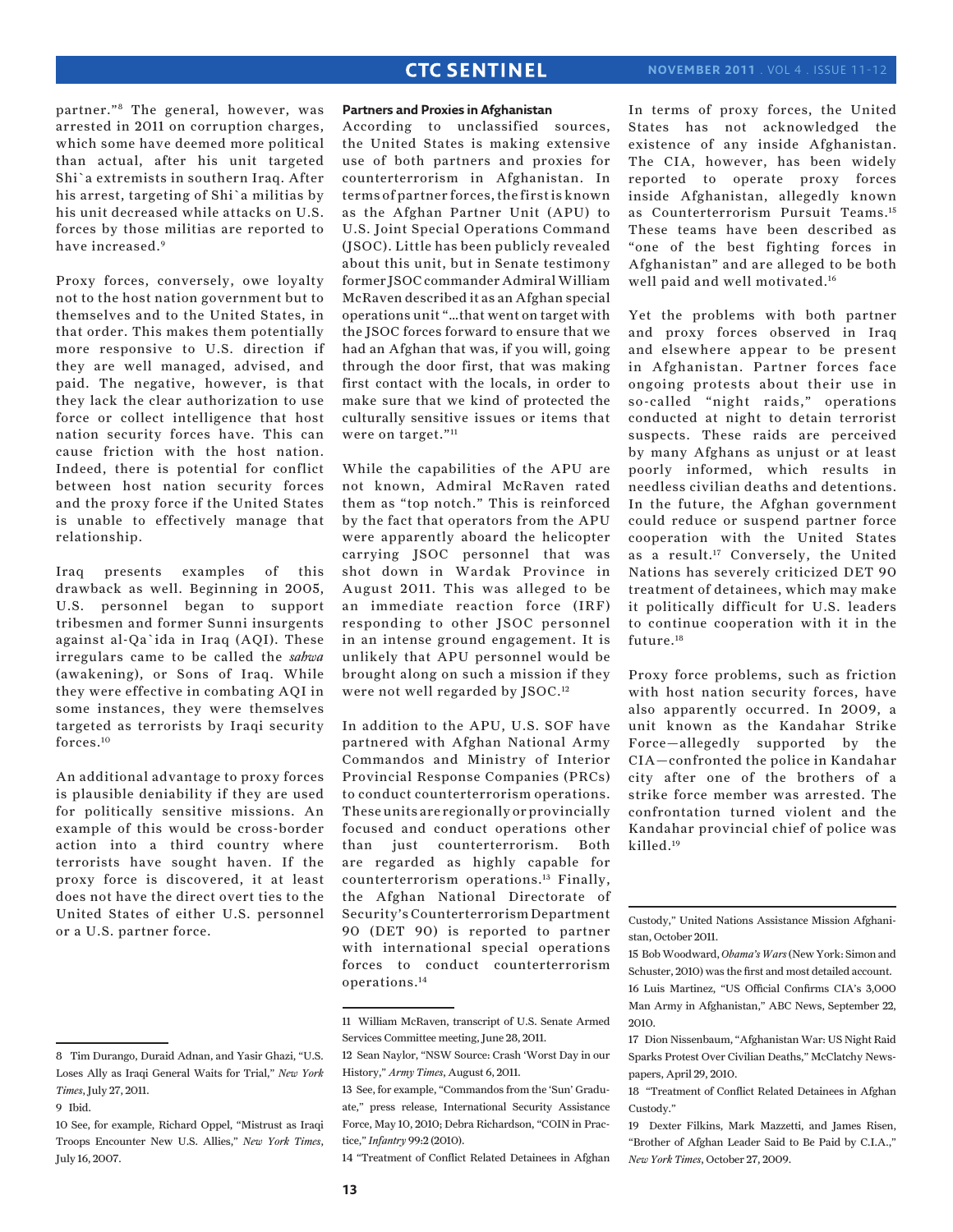#### **Conclusion**

Both partners and proxies are likely to be necessary in the continuing campaign against al-Qa`ida, particularly in troubled regions like Iraq, Afghanistan, and Yemen. In Afghanistan particularly, the drawdown timeline laid out by President Barack Obama means that these forces will assume even greater importance. Policymakers must be cognizant of the strengths and weaknesses of these two different modes of operational cooperation. Overreliance on one at the expense of the other can mean that the U.S. government will lack options as situations rapidly evolve (such as the political landscape in a host nation). At the same time, coordination between these different forces (and their U.S. partners) must be vigorously maintained to prevent the emergence of friction and potentially fratricide between them.

*Austin Long is an Assistant Professor at the School of International and Public Affairs and a Member of the Arnold A. Saltzman Institute of War and Peace Studies at Columbia University. He was previously an Associate Political Scientist at the RAND Corporation. While at RAND, he served in Iraq as an analyst and adviser to Multinational Force-Iraq's Task Force 134/Detention Operations and the I Marine Expeditionary Force (2007- 2008). In 2011, he served in Afghanistan as an analyst and adviser to Combined Forces Special Operations Component Command-Afghanistan.*

## **Government Hardliners Gain Favor in Bahrain**

By Laurence Louër

beginning in tunisia in late 2010, civil unrest swept through the Arab world, leading to the fall of longstanding authoritarian governments in Tunisia, Egypt and Libya. In Bahrain, a sustained campaign of civil disobedience began on February 14, 2011. By March 14, the joint military force of the Gulf Cooperation Council (GCC) entered Bahrain to help the Al Khalifa Sunni ruling dynasty restore internal order. Since that operation, Bahrain appears to be on the verge of entering a vicious cycle of repression and protests as riots between civilians and the police are multiplying in Shi`a villages. The latest unrest is similar to the uprising of 1994-1999, when Bahrain was the theater of continuous violence that only ended with the arrival to power of the current king, Hamad bin Isa Al Khalifa. To end the unrest, the new king promised a set of political and economic reforms in 2001 called the National Action Charter. Yet the crushing of demonstrations in 2011 could mean the end, or at least postponement, of many of these reforms.

Although the constitutional monarchy promised in the National Action Charter of 2001 never came to be, the socioeconomic component of the reform program went rather far, especially its labor market regulations. Far from being politically neutral, the socioeconomic reform caused a change in the power coalitions in the kingdom, with the main opposition party, the Shi`a al-Wifaq, siding with the reformist faction of the ruling dynasty against the old guard and its supporters in the private sector.

This article explains the recent shift in the balance of power in Bahrain. To be prepared for how the political environment may change in Bahrain in the months ahead, understanding this changing power dynamic is essential.

#### **The Cooptation of Al-Wifaq**

The change in the power equation in Bahrain began when the country's main opposition party, al-Wifaq, was coopted into the parliament. Having boycotted the 2002 parliamentary elections to protest the king's decision to modify the constitution, which curtailed the powers of parliament, al-Wifaq decided to participate in elections four years later in 2006. Its main goal was to insert itself into the halls of power in the hope of influencing at least part of the decision-making process. It also participated in the 2010 elections despite gerrymandering, government pressure and full-fledged fraud that, in 2006, prevented it and its allies from gaining the absolute majority of seats. From that point forward, it was clear that it had consciously decided to participate within the regime's rules.

This shift in al-Wifaq's strategy was the result of its analysis<sup>1</sup> that the geostrategic context was highly unfavorable to Bahrain's transformation into a genuine democracy. There are two key reasons for this. First, Bahrain's dependence on Saudi Arabia makes it highly unlikely that any genuine alteration of dynastic rule will occur. The course of events in 2011 confirmed this assessment, as the fate of the civil uprising was ultimately decided in Riyadh. Since the British withdrawal from the Gulf in 1971, Bahrain's ruling Al Khalifa family view the Al Sauds as the last resort guarantors of their survival in power. Additionally, Saudi Arabia plays a critical role in the archipelago's economic strength since the majority of the Bahraini state budget relies on revenues of the Abu Sa'fa oil well, of which Bahrain and Saudi Arabia share sovereignty. The oil well is entirely operated, and hence controlled, by the Saudi oil company ARAMCO.

Second, the Bahraini regime is supported by the United States, rendering any full-fledged regime change difficult. Al-Wifaq understands the priority of the U.S. administration, which is Bahrain's stability to both safeguard its Fifth Fleet headquarters as well as to avoid the possible spillover of Bahraini disturbances to the oilrich GCC neighbors. As al-Wifaq views the situation, the United States would be ready to support concessions from the regime to the opposition, but Washington would disapprove of overt confrontation. This is the exact

<sup>1</sup> This assessment has been expressed to this author at various occasions during fieldwork in Bahrain since 2002.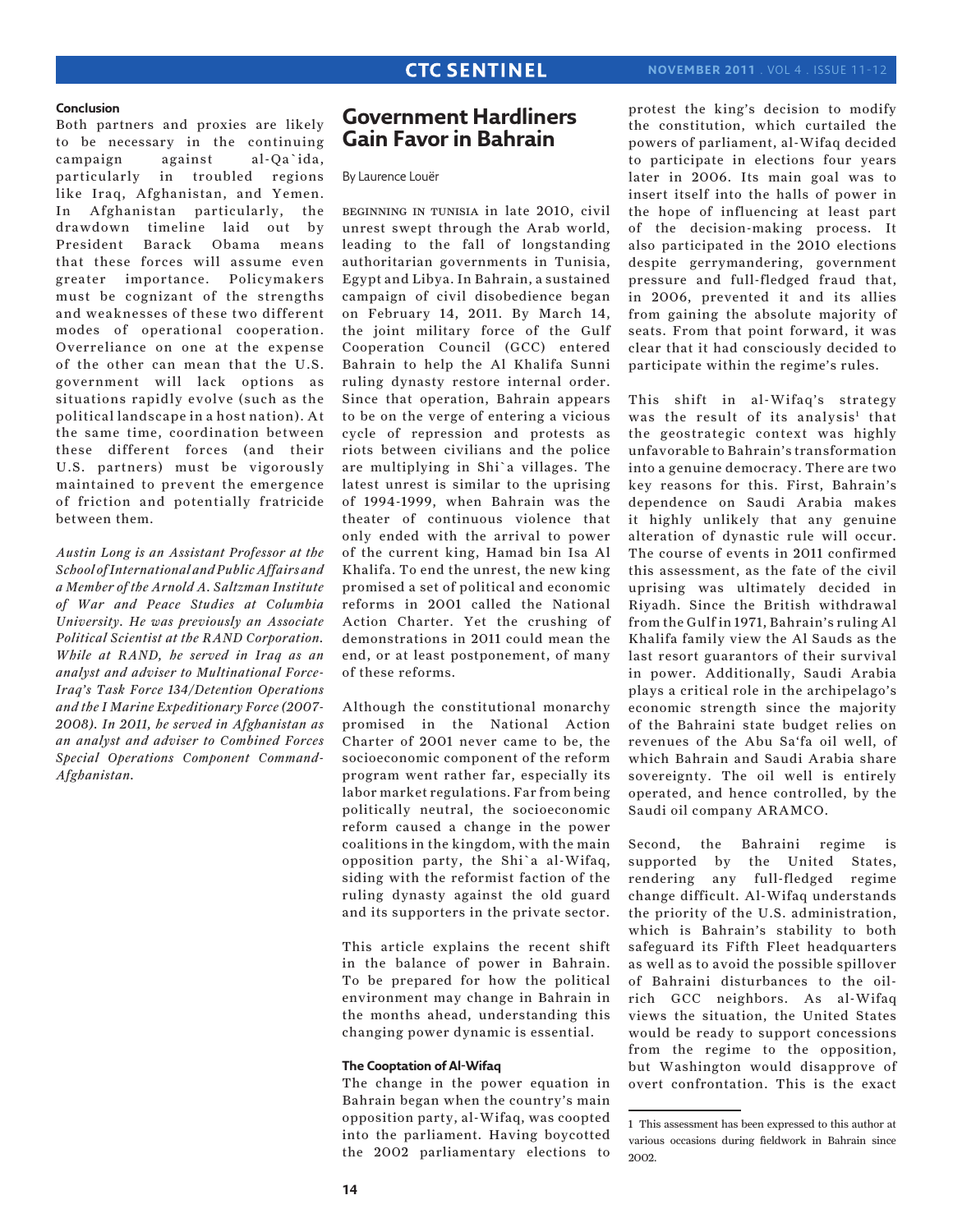sequence of events that played out in 2011. Moreover, in the eyes of some U.S. analysts, the experience of extensive Iranian interference in Iraq after the Shi`a opposition gained power makes al-Wifaq's identity as a Shi`a Islamic movement an impediment to complete trust.

To combat the perception that it is a sectarian party, al-Wifaq has tried to present itself as a national movement seeking unity among various segments of the population, while at the same time retaining its status as the primary representative of the Shi`a population in Bahrain, building on networks of mobilization previously established by the older Shi`a Islamic movements, most notably al-Da`wa.<sup>2</sup> In parliament, one of al-Wifaq's main agendas was the advancement of the socioeconomic reforms started in 2006 by Crown Prince Salman bin Hamad Al Khalifa, of which an important element was the socalled "labor market reform."

The aim of the reform was to tackle unemployment which, on the eve of the 2011 uprising, many observers deemed was as high as 20% despite the government's insistence that it averaged 4%. To encourage nationals to work in the private sector rather than the saturated public sector, it sought both to improve the professional training of Bahraini nationals and to render less attractive to employers the cheap and compliant expatriate laborers, who occupy the majority of the private sector's jobs. To increase the cost of expatriate labor, a tax on expatriate employees was imposed on companies, which was transferred to a fund for domestic professional training. It also created unemployment insurance, financed through taxation on employees and employers.

The labor market reform quickly gained the support of al-Wifaq, which saw it as a way to legitimize its participation in parliament and win over a significant part of the audience of the non-coopted opposition groups, most notably al-Haqq (the Right), of which many among its rank-and-file are unemployed young men and women. Besides the political support it granted the reform, al-Wifaq mobilized its strong networks among the trade unions to fight the resistance of the private sector by establishing the trade unions as *de facto* monitoring organizations of the implementation of the new labor law. In some private companies, trade unions went as far as to enroll many of the expatriate workers.

### **Tension in the Dominant Coalition: The Private Sector, the Crown Prince and the Hardliners**

This unprecedented level of cooperation between al-Wifaq and the government aroused the anger of the private sector. A pillar of the dominant coalition at least since the oil boom of the 1970s, it has developed in the shadow of the state, benefiting from state spending, the restrictive commercial law and the pro-employer labor law. Yet the socioeconomic reforms that are ongoing since the enthronement of King Hamad in 1999 are progressively cutting back its advantages. In 1999, a new commercial law allowing 100% foreign direct investment ended a key mechanism of protection against international competition. The labor market reform put a financial burden on companies, which many businessmen deemed unbearable. They are also adamantly against the still pending project of reforming health care financing which, if adopted, will oblige employers to pay health insurance to their expatriate workers.

In brief, the full implementation of socioeconomic reforms necessitates a complete change of culture for the national business community, which many businessmen are unwilling to accept. They saw the cooperation between the government and al-Wifaq in the framework of the labor market reform literally as treason, blaming the opposition for having fabricated the issue of unemployment from beginning to end and the government for having believed them. In the eyes of many businessmen, there is no unemployment in Bahrain in the sense that those who claim to be unemployed do not want, nor are they able, to work in the private sector.

Their resistance has intertwined with the dynamics of intra-dynastic factionalism that have been fostered after succession. Since his arrival to power, King Hamad has struggled to gain independence from his uncle Khalifa bin Salman Al Khalifa, who he had no choice but to maintain in the office of prime minister—a position he has held since independence in 1971. The strongman under his father's reign, Khalifa is a businessman who has many interests in real estate in Bahrain and abroad. He is said to be the unavoidable intermediary and bribetaker in any big project developing in the country and, as such, is the main intermediary between the dynasty and the business community. He is hated by the opposition, who consider him as a partisan of the iron fist, which he implemented during the uprising of the  $1990s$ 

The private sector has found the prime minister to be their best ally in fighting the labor market reform. Thanks to him, they obtained a significant reduction in the level of the tax on expatriate workers. They overtly praised Khalifa for his wise and moderated approach in the affair, with many going as far as saying that he should be the main person in charge of running Bahrain's affairs,<sup>3</sup> hardly an allusion to the shift of power to Crown Prince Salman that was sanctioned in 2008 when his father granted him and his Economic Development Board the control of 16 ministries.4 This view, it should be noted, was held by both Sunni and Shi`a businessmen, being the reflection of the corporate ethos of the private sector beyond the different ethno-religious identities of its individual members.

### **Power Implications**

In this context, the Saudi-led intervention in Bahrain on March 14, 2011 was not only to end the uprising, but it also threw support behind the prime minister's faction, reversing the ascendant move of the crown prince whose attempt at keeping the door of dialogue open was probably deliberately halted by Riyadh.<sup>5</sup> The uprising and the conditions of its repression also

<sup>2</sup> For more details on the history of Shi`a political Islam in Bahrain, see Laurence Louër, "The Limits of Iranian Influence Among Gulf Shi`a," *CTC Sentinel* 2:5 (2009).

<sup>3</sup> These details are based on the author's interviews with Bahrain's business community in October 2010.

<sup>4</sup> Steven Wright, *Fixing the Kingdom: Political Evolution and Socio-Economic Challenges in Bahrain* (Doha: Center for International and Regional Studies, 2008).

<sup>5</sup> Caryle Murphy, "Bahrain Becomes Flashpoint in Relations Between US and Saudi Arabia," *Global Post*, April 13, 2011.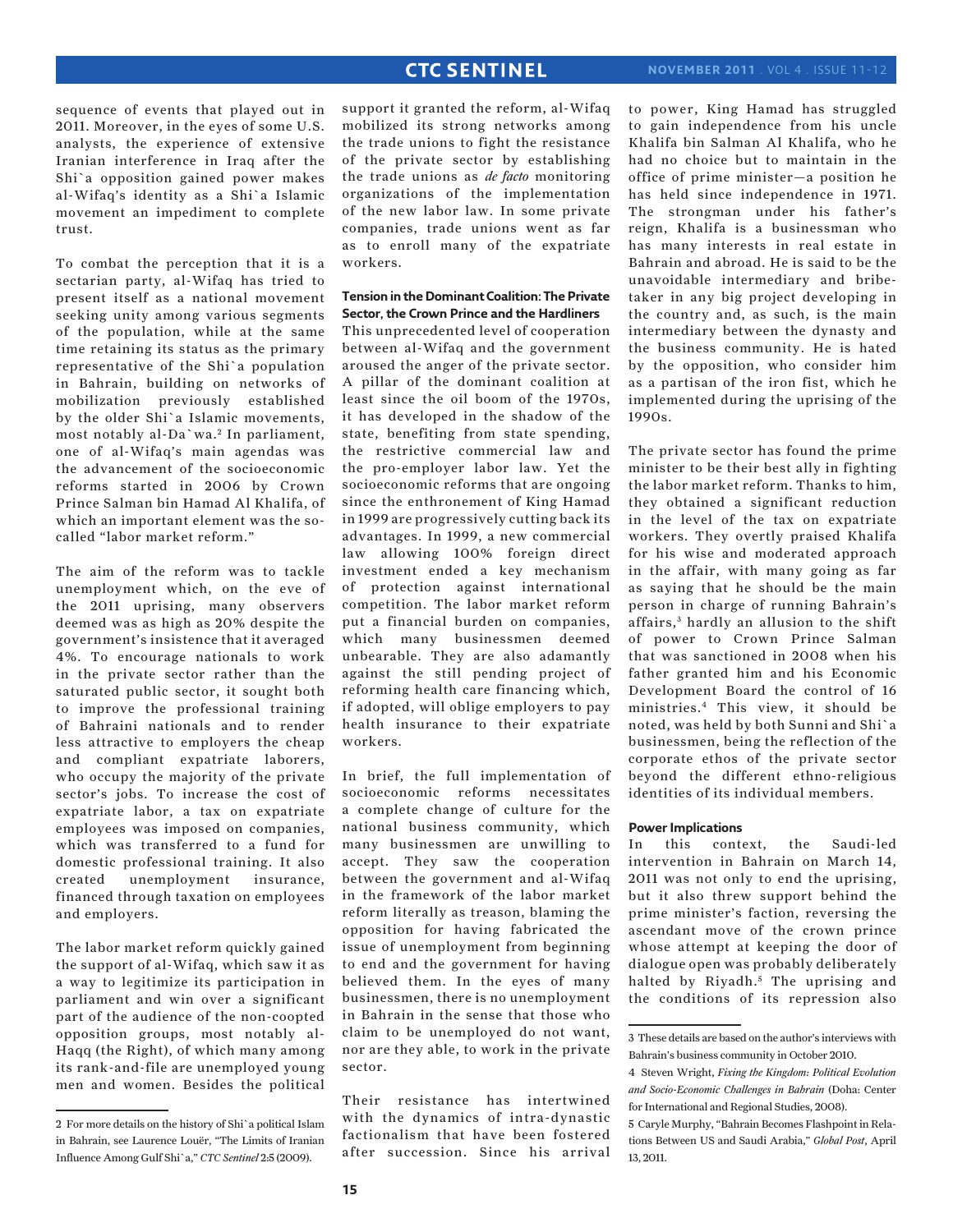entailed a rapprochement between the prime minister and the two main hard line figures of the dynasty who have been on the rise since at least 2009: the army commander, Khalifa bin Ahmed Al Khalifa, and his brother, the Royal Court Minister Sheikh Khalid bin Ahmed Al Khalifa.6 The opposition considers the latter as having become the strongman of the regime in recent years. Before the uprising, they would only dare murmur his name. Considering him as particularly potent and harmful, they said he was the main supporter of the sectarian Sunni groups that have since gained visibility during the uprising as the vanguard of counterrevolution.

In recent months, there have been increasing signs that the hardliners altogether are doing everything in their power to counter many of the decisions made by the king to appease the opposition.<sup>7</sup> This results in an incoherent policy from the government. On the one hand, it causes the opposition to trust the government less. On the other hand, both the opposition and the reformist faction of government know that they need each other to keep the balance of power weighted in their favor. The way that these power coalitions evolve in the coming months will be critical to deciphering the situation in Bahrain.

*Dr. Laurence Louër is research fellow at Sciences Po. Paris, where she is posted to the Centre d'Etudes et de Recherches Internationales (CERI). She is editor-in-chief of the quarterly peer-reviewed journal* Critique International. *Dr. Louër was a permanent consultant at the Direction de la prospective of the French Ministry of Foreign Affairs. She is an Arabist and specializes in Middle East affairs. She is the author of* To Be an Arab in Israel *(London, Hurst/New York, Columbia University Press, 2007),* Transnational Shia Politics: Political and Religious Networks in the Gulf *(London, Hurst/New York, Columbia University Press, 2008), and* Shiism and Politics in the Middle East *(London, Hurst/New York, Columbia University Press, forthcoming 2012).*

## **Jamaatul Mujahidin Bangladesh: Weakened, But Not Destroyed**

By Animesh Roul

jamaatul mujahidin bangladesh (JMB), an indigenous terrorist group founded in 1998<sup>1</sup> and committed to establishing an Islamic state in Bangladesh through violence, stormed onto South Asia's jihadist scene with a synchronized, country-wide bomb assault on August 17, 2005.<sup>2</sup> The group detonated approximately 460 bombs within a 30-minute period at 300 locations in 63 of the 64 districts in Bangladesh.<sup>3</sup> Later in 2005, JMB targeted the country's judiciary—court buildings, judges, and government officials—with suicide attacks in an effort to intimidate authorities into releasing around 400 JMB suspects arrested after the August countrywide blasts.4

Shortly after the incidents, authorities apprehended more than 700 suspected members of JMB and its affiliate party, Jagrata Muslim Janata Bangladesh (JMJB). In March 2007, the Bangladeshi government executed a number of JMB's leaders, including its chief, Shaikh Abdur Rahman. Today, six years after the audacious terrorist attacks of 2005, Bangladesh's elite counterterrorism agency, the Rapid Action Battalion (RAB), claims to have neutralized JMB's core and substantially reduced the risk it poses.<sup>5</sup>

Yet the JMB threat to Bangladesh has not been eliminated. While the group has been dramatically weakened, there are new concerns that it is attempting to reconstitute itself, especially in Bangladesh's northeastern districts.6 In January 2011, members of an alleged "JMB suicide squad" issued threats to assassinate Bangladeshi Prime Minister Sheikh Hasina and to blow up Chittagong Central Jail and the Chittagong court building unless authorities safely released detained JMB cadres.7 As of October, Bangladeshi authorities have arrested at least 25 JMB cadres in  $2011$ ,<sup>8</sup> indicating that the group has been building support in various *madrasas* and urban ghettos in and around the capital Dhaka as well as Mymensingh, Jamalpur, Rajshahi, Jhalakati, and Naogaon districts.<sup>9</sup> There are also cases where individuals with ties to JMB became involved in more transnational terrorist plots, such as the case of British Airways employee Rajib Karim who was drawn into the orbit of al-Qa`ida in the Arabian Peninsula's (AQAP) Anwar al-`Awlaqi.

8 This statistic was compiled by the author from open sources, especially from *Daily Star* coverage of JMB starting from January 2011.

<sup>6</sup> Patrick Cockburn, "Power Struggle Deepens Divisions among Bahraini Royal Family," *Independent*, September 27, 2011.

<sup>7</sup> Ibid.

<sup>1</sup> JMB has been operating since 1998 as a front for the lesser known al-Mujahidin. Some sources claim that it was founded in Palampur of Dhaka division by Sabir Qazi. According to other sources, JMB was formed by Abdur Rahman and Asadullah Ghalib in Jamalpur, Dhaka division. Its first documented act of violence was the assassination of Monir Hossain Sagar, the author of *Nari Tumi Manush Chhile Kobey*, in 2000 for the alleged indecent remarks about Allah and the Prophet Muhammad. JMB gained public prominence after accidental bomb blasts in Dinjapur in February 2003.

<sup>2 &</sup>quot;459 Blasts in 63 Districts in 30 Minutes," *Daily Star* [Dhaka], August 18, 2005.

<sup>3</sup> Surprisingly, only two people were killed, but nearly 100 people sustained minor to moderate injuries.

<sup>4</sup> JMB perpetrated at least four suicide operations within a span of one month.

<sup>5 &</sup>quot;JMB Neutralized," *Daily Star*, August 17, 2011.

<sup>6</sup> There are reports of JMB operatives regrouping in different areas of Chittagong in the guise of rickshaw-pullers, masons and day laborers and involved in recruiting new members to reorganize the organization. See "JMB Regrouping in Chittagong: Hunt on to Nab Local JMB Commander Masum," *Daily Sun* [Dhaka], December 20, 2010.

<sup>7 &</sup>quot;JMB Threatens to Kill Hasina," *Daily Sun*, January 6, 2011. The attack, however, failed to materialize. This was not the first time JMB threatened or schemed to attack political leaders. JMB had plotted attacks on both Sheikh Hasina of the Awami League and Khaleda Zia of the Bangladesh Nationalist Party in mid 2009, using militants from India. It also listed second rung leaders of both political parties as their targets. See "Islamist Militants Planned to Kill Hasina, Khaleda: Report," Press Trust of India/OutlookIndia.com, August 6, 2009. The detained acting chief of JMB, Anwar Alam, disclosed to investigators in July 2010 that JMB has a hit list of 12 top political figures, mostly from the ruling Awami League Party. See "JMB Planned to Kill 12 Politicians: Arrested Acting Chief Discloses 'Hit List' to Interrogators," *Daily Star*, July 15, 2010.

<sup>9</sup> The September 23, 2011 arrest of five JMB cadres who had in their possession jihadist literature and other incriminating documents from Aramnagar Kamil Madrasa in Sarishabari of Jamalpur district reveals the grassroots existence of JMB.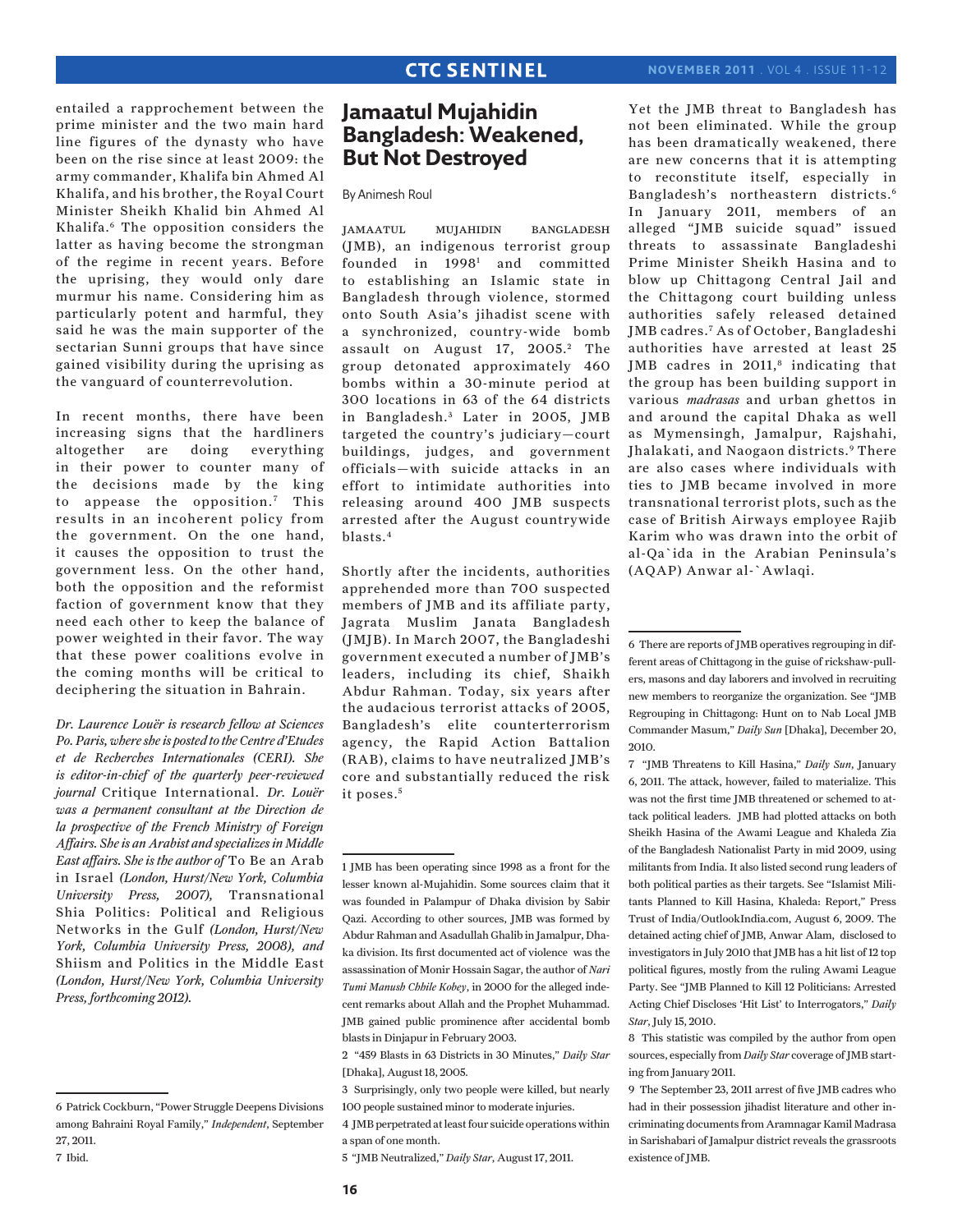This article assesses JMB's current strength, which is based on interrogations from recently arrested operatives. It also examines the group's transnational linkages to show how JMB remains a resilient terrorist group despite government efforts to destroy its top leadership and organizational efforts.

## **JMB's Current Strength**

In May 2010, authorities arrested JMB's current leader, Maulana Saidur Rahman, himself a former member of Jamaat-i-Islami Bangladesh (JIB). Authorities found in his home a "huge cache of bomb-making materials, firearms and ammunition."10 Police also raided the home of JMB's military chief, where they found an explosives belt usually worn by suicide bombers. Subsequent interrogations revealed that "hardliners had taken over the reins of JMB," suggesting that the group was plotting a series of explosions in Dhaka to attract new recruits to its cause.<sup>11</sup> Following leads from Maulana Saidur, police arrested a number of top leaders in July 2010 in Bogra, Joypurhat and Gaibandha districts. One of the arrested men and acting chief, commander Anwar Alam (also known as Bhagne Shahid), revealed that JMB is operating according to a new "10-year master plan" to achieve its goal of establishing an Islamic state in Bangladesh.12

JMB's chief, Maulana Saidur, told interrogators that the group had 400 full-time members across the country as of May 2010, as well as a military wing capable of launching large-scale attacks with an existing arsenal of explosives, homemade bombs and grenades.<sup>13</sup> Those numbers, however, conflict with comments from Zahidul Islam Sumon (also known as Boma Mizan), a JMB explosives expert who was arrested in 2009. According to Mizan, JMB has 100 Eshar (full-time members in charge of a particular area), 500 Gayeri Ehsar (part-time members) and around 1,000 general members and 2,000 supporters.<sup>14</sup>

14 "JMB Finds Friends in Outlawed Parties," *Daily Star*,

JMB's actual cadre strength is unknown. After the 2005 serial blasts, Bangladeshi law enforcement agencies identified 8,096 JMB members, of which 2,000 were allegedly part of the group's "suicide squad."15 As of January 2011, authorities had arrested more than 1,500 JMB members, along with a few top leaders.16 Based on this assessment, there could still be thousands of JMB members operational.<sup>17</sup> One reason for the discrepancy could be that the police account appears to count active members, volunteers, sympathizers or accomplices.

Today, JMB continues to recruit new members. Before the 2005 crackdown, JMB appeared to mostly recruit from *madrasas* and mosques in the country. Yet this has become more difficult due to police monitoring. Therefore, JMB has been using the internet and social networking forums to recruit new members online, luring university students to its fold. In late March 2011, RAB personnel arrested JMB's propaganda chief, Abdul Ghani, the outfit's chief coordinator of recruitment and training, Abu Huraira (also known as Shams), and their coordinator of training, Ashrafuzzaman. All of the men were in their 20s. Laptops, jihadist literature and training guides were seized from the operatives.<sup>18</sup> According to investigators, Shams was working with information technology experts in Hizb al-Tahrir at many university campuses to recruit new members for their respective outfits by using different websites such as Yahoo and Facebook.19 JMB also appears to be increasingly recruiting from elite schools and universities.<sup>20</sup>

There are also concerns that JMB has a female "hit squad" trained to execute grenade attacks. In early 2009, police arrested a number of alleged JMB female militants, accusing them of belonging to

20 "The Threat from Jamaat-ul Mujahideen Bangladesh," International Crisis Group, March 2010.

a JMB female cell.<sup>21</sup> If accusations that the group has a female suicide squad prove true, it would not be a complete surprise; in 2004, JMB established a women branch with around 10-12 women in each cell, although they were mostly responsible for *da`wa* activities and religious teachings—not violence. 22

#### **Transnational Outreach**

Although JMB is considered an indigenous group seeking to establish an Islamic state in Bangladesh, its operational capabilities are not limited to the country. Evidence shows that JMB operatives along with its leaders nurtured ambitions to have transnational ties, primarily for fundraising and logistics.

JMB's past contacts with the UK-based Bangladeshi diaspora community in general, and ties to the banned al-<br>Muhajiroun group in particular, Muhajiroun group in are well known.<sup>23</sup> To raise funds for jihadist activities in Bangladesh, direct communication between al-Muhajiroun's Omar Bakri and JMB chief Abdur Rahman was coordinated by two al-Muhajiroun members identified as Sajjad and Habibur Rahman, who were both UK-based Bangladeshis. 24 It is not clear whether these ties exist today, but JMB likely maintains some links to the Bangladeshi diaspora community in the United Kingdom.

Since its founding, JMB formed ties with transnational militant groups such as HuJI and Lashkar-i-Tayyiba (LeT) for training and funding purposes. LeT operative Mufti Obaidullah, who had close ties with JMB's senior operative Hasanuzzaman Hasan, once told interrogators that his task was to organize jihad in Bangladesh in cooperation with HuJI-Bangladesh

<sup>10 &</sup>quot;JMB Chief Saidur Held," *Daily Star*, May 26, 2010. 11 "Depleted JMB Targets Dhaka, Detained Militants Tell Detectives," *Daily Star*, May 27, 2010.

<sup>12 &</sup>quot;JMB Planned Countrywide Pre-Poll Attacks," bdnews24.com, July 16, 2010.

<sup>13 &</sup>quot;Hardliners Take Over JMB: Detained Chief Tells Interrogators," *Daily Star*, May 29, 2010.

April 25, 2010.

<sup>15 &</sup>quot;Anti-Terrorism Unit in Police Soon," *Daily Sun*, January 3, 2011.

<sup>16</sup> Ibid.

<sup>17</sup> Ibid.

<sup>18 &</sup>quot;RAB Arrests 4 Suspected JMB Operatives in City," *New Age Bangladesh*, April 1, 2011.

<sup>19</sup> Ibid. One Facebook page allegedly run by HT sympathizers denied HT-JMB links.

<sup>21</sup> In early 2009, reports emerged regarding JMB's female hit squad headed by fugitive Razia Sultana. For details, see "Trained Female JMB Militants Appear on Scene for First Time," *Daily Star*, February 21, 2009. Also see, "Seven More Hauled Up in Hunt for JMB Jihadis," Media Bangladesh/*Independent*, February 22, 2009.

<sup>22 &</sup>quot;The Threat from Jamaat-ul Mujahideen Bangladesh."

<sup>23</sup> Ibid.

<sup>24</sup> Sajjad and Habibur Rahman, both from al-Muhajiroun, reportedly provided £10,000 to JMB for establishing bases for arms production in Bangladesh. Some of the funds were used in the August 2005 serial bombings. For details, see ibid.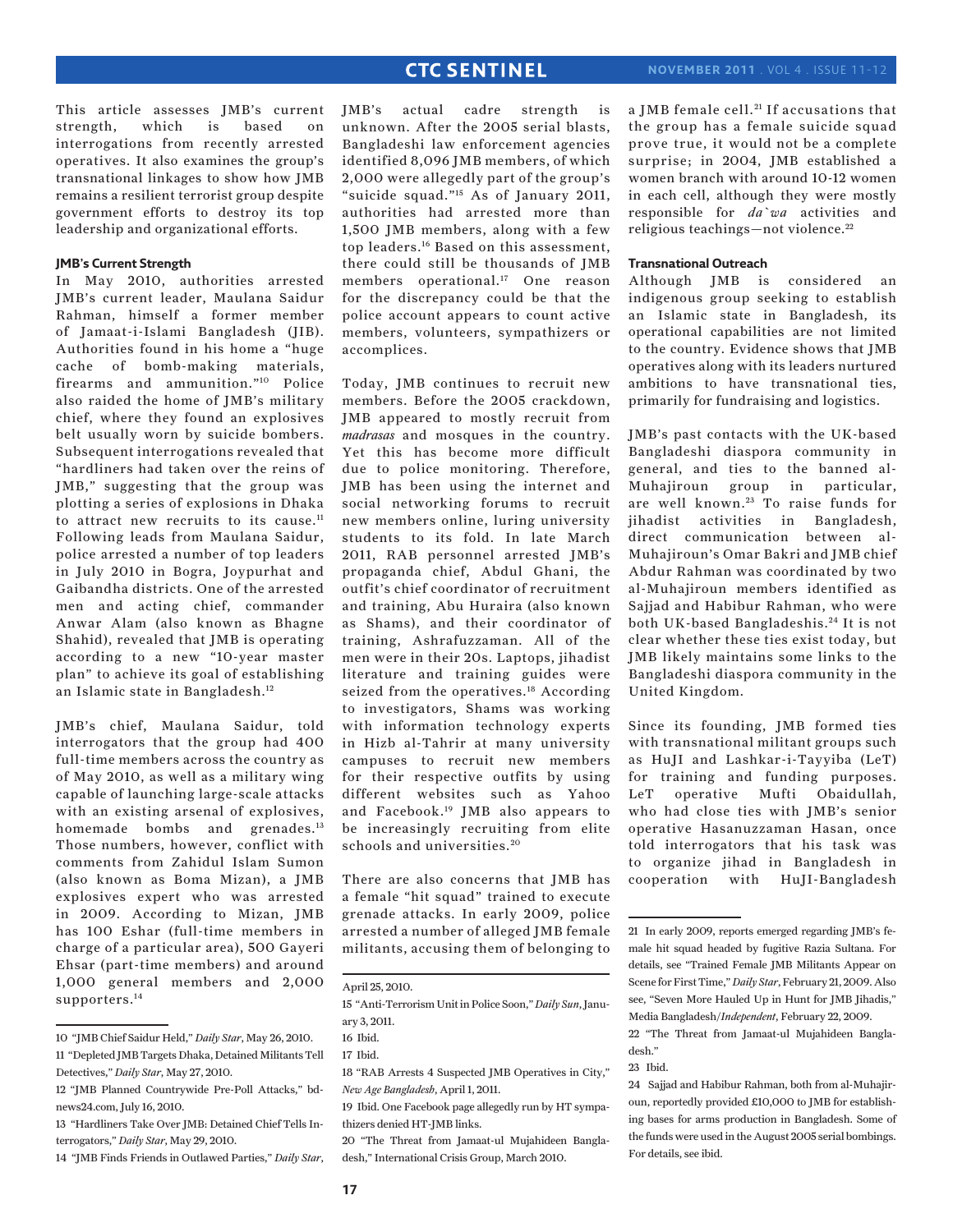and JMB operatives.<sup>25</sup> It is also known that LeT helped and facilitated JMB's recruitment drive in India, especially in the northeastern and southern parts of the country. The interrogations with Maulana Saidur revealed that as of 2010 JMB has managed to establish a significant presence in neighboring West Bengal (India), especially in Malda, Nadia and Murshidabad districts with around 25 Indian and Bangladeshi members. The Indian wing provides logistical support as well as guns and bomb-making equipment. <sup>26</sup>

LeT was instrumental in sending Bangladeshi operatives for training in Pakistan, working through such groups as JMB and HuJI.<sup>27</sup> There are also cases of JMB members traveling to Pakistan to engage in fighting there. Confessional reports of JMB's explosives expert Boma Mizan shed some light on how one JMB operative, Shahed, traveled to the Swat Valley in Pakistan to "embrace martyrdom" through fighting against the military during the height of Operation Rah-e-Rast in April-May 2009. <sup>28</sup>

JMB operatives are active in Europe as well. In September 2010, Jhenaidah district police arrested a German expatriate identified as Faruk Ahmed Aruj for his alleged link with JMB. Faruk had been living in Germany for the past two decades working as a manager of a fast food chain, and he was a core member of a mosque in Germany.<sup>29</sup>

#### **The Case of Rajib Karim**

Yet the issue of most concern to Western counterterrorism agencies is JMB members who become involved in international terrorist plots, such

28 "JMB Planned to Kill, Foil Polls, Hasina, Khaleda were Prime Targets; About Dozen Operatives from India Hired to Execute Bloodshed Plot," *Daily Star*, August 6, 2009.

29 "Expat Arrested on Charge of Link with JMB," *Daily Star*, September 17, 2010.

as those planned by al-Qa`ida. Rajib Karim in the United Kingdom serves as the best example of this threat. Rajib, an alleged member of JMB, lived in the United Kingdom and was employed as an information technology expert with British Airways. Rajib's activities involved raising money and making propaganda videos for JMB. Yet Rajib eventually came under the influence of AQAP operative Anwar al-`Awlaqi, the charismatic Yemeni-American preacher based in Yemen and involved in a number of terrorist plots against the United States.

Rajib's brother, Tehezib Karim, and two other unidentified Bangladeshis, possibly JMB members, reportedly met al-`Awlaqi in Yemen in December 2009 and shared information about Rajib as well as his position at British Airways. <sup>30</sup> One can assume that they used the JMB name to help establish credibility and commitment to the jihadist cause. In subsequent e-mails between al-`Awlaqi and Rajib, al-`Awlaqi expressed excitement that Rajib worked for one of the world's biggest airlines. Rajib wrote al-`Awlaqi that he "worked very hard in painting myself as a liberal Muslim."

Although Rajib hated non-Muslims in the United Kingdom, al-`Awlaqi expressed to Rajib that an attack against the United States was al-Qa`ida's "highest priority." To redirect Rajib, al-`Awlaqi wrote, "Our highest priority is the US. Anything there, even on a smaller scale compared to what we may do in the UK, would be our choice."<sup>31</sup>

Rajib then attempted to switch jobs within British Airways, seeking a position as a cabin crew member. He was rejected, however, because he had not worked for the airline long enough. Al-`Awlaqi asked Rajib, "With the people you have [other employees at

31 Andrew Carey, "British Airways Worker Guilty of al-Qaeda-Linked Terror Plot," CNN, February 28, 2011.

British Airways] is it possible to get a package or a person with a package on board a flight heading to the US?" Rajib reassured, "I can work with the bros to find out the possibilities of shipping a package to a US-bound plane."<sup>32</sup> Ten days later, however, UK authorities arrested Rajib, who eventually received a 30-year prison sentence.

#### **Conclusion**

At first glance, JMB's strength and activities inside Bangladesh appear depleted, especially following the arrests of senior leaders. It would be incorrect, however, to assume that the group has been neutralized. The Rapid Action Battalion has yet to tackle JMB's jihadist ideology and grassroots support, which has helped the organization survive against the ongoing security offensives and investigations. The biggest concern is that JMB will spearhead a conglomerate of different jihadist groups and actors in Bangladesh in the years ahead.

As the case of Rajib Karim demonstrates, there is also the risk of radicalized members of JMB joining more transnational terrorist groups such as al-Qa`ida. JMB's ties to the Bangladeshi diaspora community in the United Kingdom warrant concern. In the case of Rajib Karim, however, it does not appear that the JMB governing body had knowledge of the Karim brothers' plan. Yet regardless of whether JMB's governing body approves of such transnational attacks, the ideology they instill in their members makes it inevitable that some cadre will seek to join other terrorist groups or cells that are committed to attacking Western interests.

*Animesh Roul is a New Delhi-based analyst with expertise on radical Islam, terrorism, and security issues in South Asia. He is a founding member and presently the executive director of research at the New Delhi-based Society for the Study of Peace and Conflict, an independent policy research organization. He has written scholarly and investigative papers for* Terrorism Monitor*, World Islamic Almanac, and NBR Analysis, among others. Mr. Roul is the recipient of the MacArthur Foundation's Asia Security Initiative Blogger award in 2009 and 2010.*

<sup>25 &</sup>quot;Hasan Had Links with Obaidullah," *Daily Star*, July 20, 2009; *Jai Jai Din* [Dhaka], November 26, 2010.

<sup>26 &</sup>quot;Bangladeshi Terror Outfit Running Camps in India," CNN-IBN, June 21, 2010.

<sup>27</sup> Known Lashkar-i-Tayyiba operatives such as Abdul Karim Tunda and Mufti Obaidullah facilitated JMB's recruitment and training in India and Pakistan in the past. For details, see "Their Sinister Presence," *The Star* 9:40 (2010). For India's Intelligence Bureau's observation, see "Jamaat-ul-Mujahideen, Lashkar's New Cat's Paw Against India?" Rediff.com, December 29, 2010.

<sup>30</sup> One independent investigation in Bangladesh found that JMB could establish links with al-Qa`ida in Yemen through a religious research organization called the Research Centre for Unity Development (RCUD), where Tehezib Karim's father-in-law is the chairman. At least another three Bangladeshi youth were detained in Yemen along with Tehezib for their links with al-Qa`ida. For details, see Tipu Sultan, "RUCD Terrorist Group's Sponsor, Coordinator," *Prothom Alo* [Dhaka], March 2, 2011.

<sup>32</sup> Bill Chappell, "British Jury Convicts Airline Worker in Bomb Plot," National Public Radio, February 28, 2011.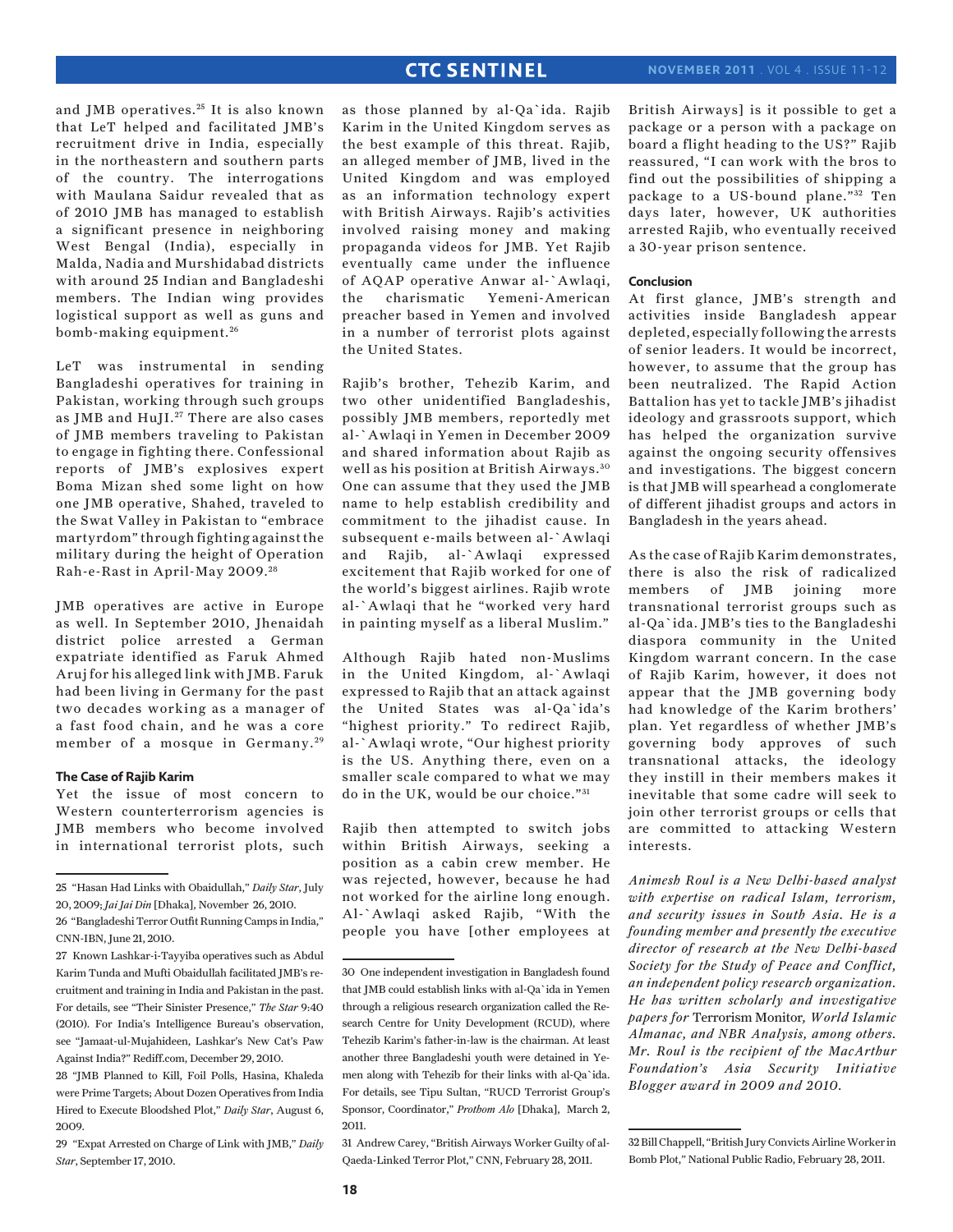## **After Action Report: Combating Group Violence Abroad with Community-Based Approaches**

By Captain Karl P. Kadon, USMCR

one of the fundamental tenets of counterinsurgency is recognizing that specific problems within specific areas require unique solutions. Despite this, there are several concepts at the core of a community collaborative approach to reducing group-related violence that transcend borders, mainly because criminals, terrorists, and law-abiding citizens alike are all goal-oriented.1 They have a vision in their minds of "how life is supposed to be for me." Options made available to them by society typically dictate the means by which people achieve their goals in life. According to Ronald Clarke, the best means by which a society can prevent crime from occurring is to selectively remove those illicit options from the locale, so that the only rational choice for the would-be criminal is one less harmful to themselves and to the community at large.<sup>2</sup> It is up to the community to remove such constraints or "forced options" that create inherently negative situations. It is precisely this focused deterrence approach that theaters like Iraq and Afghanistan require. The United States must find and target the specific category of crime that it seeks to remove as an available means to an end.<sup>3</sup>

This article draws on personal experiences from deployments to Iraq and Afghanistan while serving in a partnered role, and argues that a community-based approach similar to a program that has seen success in Cincinnati, Ohio, may work in any theater of operations, despite economic, social and political differences.

#### **Making Rational Choices**

"Bounded rationality" is the topic of Reinhard Selten's sociological study of criminal networks and the invocation of rational choice as a crime reduction tool. The bulk of Selten's argument is based on the premise that violent offenders usually have no clear, stable objectives, and that their socioeconomic circumstances often cause them to make compulsive, ends-based decisions selected from seemingly fixed sets of alternatives.4 For a violent crime deterrence program to be successful, it must control this set of alternatives, and present them in a logical, focused manner to a target audience of those most susceptible to violent criminal activity. Focused deterrence initiatives that operate based upon these principles have fostered trust in communities where historically there was tremendous mutual mistrust between security providers and the community. Social scientists have demonstrated that the vast majority of violent crime is perpetrated by a small group of individuals whose actions negatively impact their communityat-large. Strategies that combine community leader buy-in with a more robust social networking capability that both identifies and accurately targets individuals within this small group of active offenders have been empirically demonstrated to successfully reduce violent criminal activity in a variety of U.S. cities.<sup>5</sup>

Gaining the support of community leaders has yielded the greatest domestic success in Cincinnati, a city torn by years of racial tension and group related homicides. The Cincinnati Initiative to Reduce Violence (CIRV) is a multiagency community collaborative program initiated in 2007 by Lieutenant Colonel James Whalen of the Cincinnati Police Department, Professor David Kennedy of John Jay University's Center for Crime Prevention and Control, and Dr. Robin Engel of the University of Cincinnati, in response to a 300% increase in Cincinnati homicides during an eight year period from 1998-2006. CIRV precisely targets the city's most active violent offenders by putting them on notice that "the rules have changed," and promises swift and sure consequences for not only them but the entire group with whom they are affiliated should they continue to violate the law, especially laws concerning illegal drug and firearms possession and use. CIRV complements this promise by offering identified violent offenders a chance at reform through pre-packaged employment or education programs. In the five years since its inception, the CIRV strategy reduced group and gang related homicide more than 30% and group and gang related shooting offenses by more than 10%.6

Oriented Policing in Violent Crime Places: A Randomized Controlled Experiment," *Criminology* 37:3 (1999); David M. Kennedy, *Deterrence and Crime Prevention: Reconsidering the Prospect of Sanction* (New York: Routledge, 2008); David M. Kennedy, "Pulling Levers: Chronic Offenders, High-Crime Settings, and a Theory of Prevention," *Valparaiso University Law Review* 31:2 (1997); Andrew W. Papachristos, Tracey L. Meares, Jeffrey Fagan, "Attention Felons: Evaluating Project Safe Neighborhoods in Chicago," *Journal of Empirical Legal Studies* 4:2 (2007); Lawrence W. Sherman, Patrick R. Gartin, and Michael E. Buerger, "Hot Spots of Predatory Crime: Routine Activities and the Criminology of Place," *Criminology* 27:1 (1989); David Weisburd, Nancy A. Morris, and Elizabeth R. Groff, "Hot Spots of Juvenile Crime: A Longitudinal Study of Arrest Incidents at Street Segments in Seattle, Washington," *Journal of Quantitative Criminology* 25:4 (2009); David Weisburd and Lorraine Green Mazerolle, "Crime and Disorder in Drug Hot Spots: Implications for Theory and Practice in Policing," *Police Quarterly* 3:3 (2000).

6 Robin S. Engel, Marie Skubak Tillyer and Nicholas Corsaro, "Reducing Gang Violence Using Focused Deterrence: Evaluating the Cincinnati Initiative to Reduce Violence (CIRV)," University of Cincinnati Policing Institute, 2011.

<sup>1</sup> The inspiration for this concept came from Captain Daniel Gerard of the Cincinnati Police Department, who proposed the application of the CIRV concept in the Iraqi theater of operations prior to the author's deployment to Anbar Province, Iraq in 2009. The domestic application of CIRV was the brainchild of Professor David Kennedy at John Jay College of Criminal Justice. Gretchen Peters contributed to the development of this article by providing extensive advice and more than a decade of subject matter expertise on the Afghan theater of operations. 2 Ronald V. Clarke, "Situational Crime Prevention," in *Building a Safer Society: Strategic Approaches to Crime Prevention* (Chicago: University of Chicago Press, 1995). 3 David Kennedy, "Pulling Levers: Getting Deterrence Right," *National Institute of Justice Journal* 236 (1998).

<sup>4</sup> Reinhard Selten, *Bounded Rationality: The Adaptive Toolbox* (Cambridge, MA: The MIT Press, 2001).

<sup>5</sup> Anthony A. Braga, "Serious Youth Gun Offenders and the Epidemic of Youth Violence in Boston," *Journal of Quantitative Criminology* 19:1 (2003); Anthony A. Braga, Glenn L. Pierce, Jack McDevitt et al., "The Strategic Prevention of Gun Violence Among Gang-Involved Offenders," *Justice Quarterly* 25:1 (2008); Anthony A. Braga, David M. Kennedy, Elin J. Waring et al., "Problem-Oriented Policing, Deterrence, and Youth Violence: An Evaluation of Boston's Operation Ceasefire," *Journal of Research in Crime and Delinquency* 38:3 (2001); Anthony A. Braga, David L. Weisburd, Elin J. Waring et al., "Problem-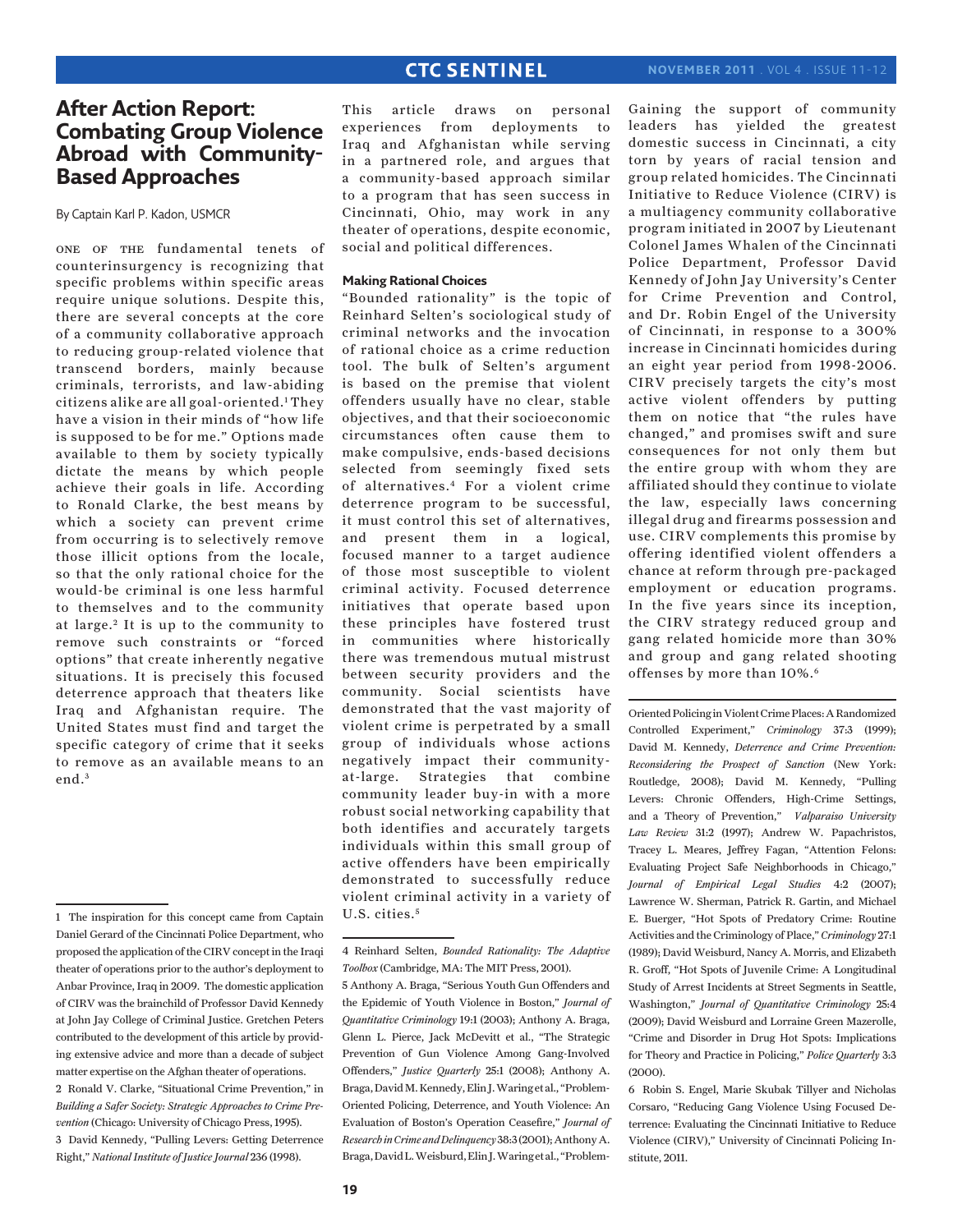Despite the success of CIRV, this author was initially skeptical that the concepts in this domestic program could reduce enemy influence in an active combat zone. Yet in the subsequent months of deployment, it became clear that the enemy thrived off its ability to "create and maintain" sectarian violence within a population, and to use those divisions to achieve its own objectives.

#### **Common Problems**

Immediately upon deploying in the late summer of 2010 to Sangin district, Helmand Province, Afghanistan, as the Civil Affairs Team leader for 3d Battalion, 5th Marines (3/5), I was paired closely with Afghan forces. I met with and mentored the district governor on a daily basis and began to recognize patterns similar to those from my deployment to al-Qa'im, Iraq in 2009. In al-Qa'im, the relative strength of the tribal system had given rise to a fractured law enforcement community and a judiciary unwilling to act in the face of pressure from corrupt shaykhs. Apart from self-interested community leaders, al-Qa'im lacked the economic infrastructure to create enough viable, legal alternatives to smuggling weapons.7 The primary problems were:

1. The lack of a forceful, legitimate, unified message from the local security forces to the citizens;

2. The lack of a consistent, unified, empathetic, positive message that capitalized on the values and virtues with which Sunni Muslims were able to identify;

3. High unemployment and illicit activity stemming from the lack of licit employment alternatives with comparable salaries.

These were the same societal problems that existed prior to the implementation of Cincinnati's initiative. They also existed in Sangin, and in each venue they desperately needed to be addressed.

## **Sitting Down With the Enemy in Sangin**

The situation in Sangin was bleak. The district center was in a much earlier stage of development than was al-Qa'im; the only prosecutor had fled in August, and no one had ever been brave enough to take a position as judge. There were no means by which to enforce the law locally through the judicial process, and enemy influence seemed omnipresent. Over the past few years, the International Security Assistance Force (ISAF) had poured millions of dollars into Sangin in the form of equipment, supplies and munitions, and had sacrificed dozens of British and U.S. Marines and soldiers in the district, without much to show for it. Extreme instability and volatility was still the rule rather than the exception.

In November 2010, the political situation came to a head when a group of village elders who had been nominated by the Taliban Civil Commission and the senior Taliban command element of an 80 square kilometer area commonly referred to as the Upper Sangin Valley (USV) traveled to the district center, seeking an audience with the district governor. The USV had recently been the subject of a heavy-handed interdiction campaign by First Recon Battalion, First Marine Division (Forward) the month prior, and the elders knew that certain areas of Sangin that were cooperating more readily with the Afghan government and its Marine counterparts were receiving infrastructural development projects, as well as protection from foreign Taliban forces who had been in the area planting bombs for years. They knew that it was time for them to come to the table.

If we expected to make any progress with this Taliban-nominated delegation, three rules would apply. First, we would have to provide meaningful and predictable consequences for individuals and their associates who continued to perpetrate violence.<sup>8</sup> To accomplish this objective, Sangin would need both a functioning justice system and a unified message from the law

enforcement community. The Afghan National Security Forces (ANSF) in Sangin would need to come together into a common forum and talk to the senior village leadership with a single voice, as both the leaders of the local Afghan police force and the Afghan Army battalion had shown their corrupt sides that November, when each man publicly demanded to know the identities of the locally-based contractors whom the Marine Civil Affairs team had hired to rebuild the war-torn district, and more importantly how much they were being paid. Both organizational leaders would have to overcome their personal desires for cash before the Alikozai9 elders would hear them.

Second, whatever the course of action, communicating these consequences to the target audience in a consistent, accurate and direct manner was paramount to success. What the community leaders wanted was to reconcile their differences with a government that would reciprocate by recognizing the legitimate influence they commanded as elders. Working together with the Afghan district governor, the Afghan Army battalion commander and the Sangin district chief of police, we developed a common picture of how to approach the Alikozai delegation and set clear expectations as to what each could anticipate. It is important to note that this common picture was developed mainly from Afghan minds, rather than from American or British doctrine.

<sup>7</sup> Although the previous Iraqi government had built and maintained several state-owned entities in the al-Qa'im region, the current government of Iraq lacked the economic resources to allocate funding to these major sources of legitimate employment in the rural Western Euphrates River Valley. Phosphate plants, textile plants, and mineral mines had all been major sources of employment, but when presented with a lack of licit alternatives, the primary source of area illicit income became an international weapons smuggling ring.

<sup>8</sup> Robin Engel, S. Gregory Baker, Marie Tillyer et al., "Implementation of the Cincinnati Initiative to Reduce Violence (CIRV): Year 1 Report," University of Cincinnati Policing Institute, April 14, 2008.

<sup>9</sup> The Alikozai tribe is one of three major tribes in Sangin district, the other two being the Ishaqzai and Noorzai, and one of several more in northern Helmand Province. While Ishaqzai outnumbered the other two tribes in Sangin, the Alikozai had held the majority of political power in the region for several years, as they held close ties with the former district governor, Helmand provincial governor, and the provincial chief of the National Directorate of Security (NDS), Afghanistan's federal law enforcement and intelligence collection agency. Since the unseating of the former Alikozai district governor of Sangin, the tribe had turned to illicit narcotics trafficking and production, following in the footsteps of the other two subordinate tribes. The Ishaqzai and Noorzai had closer ties to the Quetta *shura* Taliban, due to their lack of political leverage in the district, and so the Alikozai were the best positioned for reconciliation with the Government of the Islamic Republic of Afghanistan in late 2010.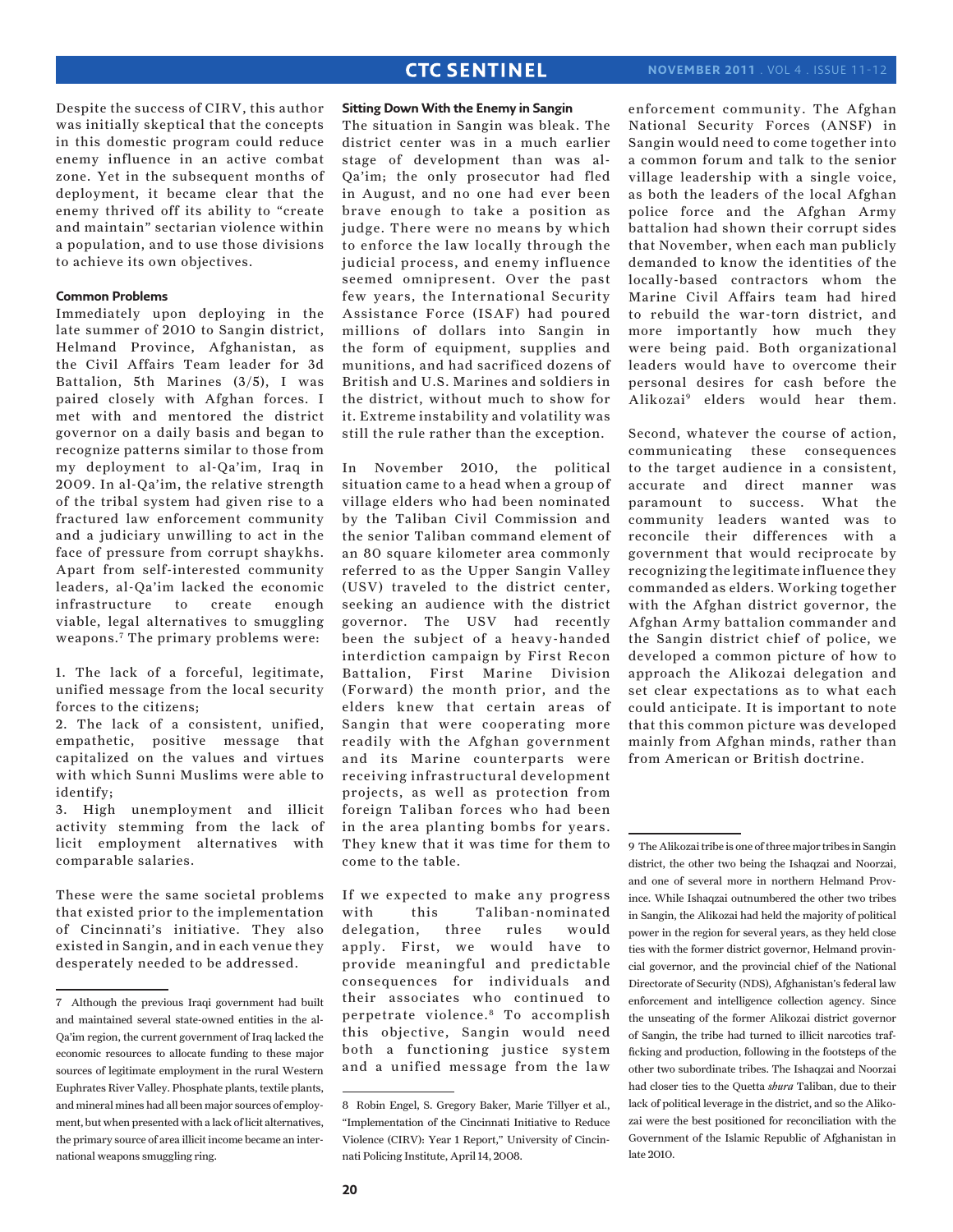The delegation would meet with the "power brokers" (the Afghan government and security forces leadership in Sangin district) and with Marine leadership considered senior enough to represent Helmand Province. At this meeting, which was similar in its approach to the engagement technique used by Cincinnati's program, the Afghan and ISAF representatives would take a balanced approach to reconciliation. Each side would recognize the other's perspective: the Alikozai wanted to defend themselves against the Taliban, and they wanted their communities to be left alone by ANSF and ISAF; they also wanted help refurbishing their extensively damaged but vital canal network, which supplied the lifeblood of their agrarian economy.10 Conversely, ANSF and ISAF wanted to extend Afghan government influence over the entire USV. The latter was going to happen one way or another, whether through discussion or violence. The Marines had already demonstrated their willingness to methodically clear enemy forces from every square inch of any village in Sangin, and this was a harrowing fact in the eyes of the Alikozai, who knew ISAF and ANSF were coming to their backyard next.

When the delegation of elders finally arrived in the district center in December, they were ready to talk. The Marine and Afghan leadership knew they had the upper hand in terms of hard power, but the Alikozai knew they had the soft power choice of alliance with either the Quetta *shura* Taliban or the Afghan district government. Sporadic meetings between the two sides occurred for about three weeks from late December into early January, and eventually our Afghan partners achieved one of the largest security agreements seen in Afghanistan to date. What made the agreement so influential were the concessions made by both sides. There was a period of two weeks in December during which 3d Battalion, 5th Marines took an "operational pause," halted its patrolling efforts, and put additional constraints on its rules of engagement, all in a gesture of goodwill and faith toward the elders who were risking their lives each time they traveled to the district center to meet with the Afghan government leadership. In exchange, the elders promulgated messages of peace throughout their villages and promised to have local men dig up the previously emplaced IEDs. Further, the two former Taliban commanders who were natives of the USV began meeting with the district governor and the Marines in an effort to register their fighters as local defenders on the side of the Afghan government. Eventually, the Alikozai leadership would send delegates to the district center to represent the USV in the newly formed Interim District Community Council, which was the representative body that would bring them funding for projects like those needed to refurbish their canal networks.

## **Not About Winning Hearts And Minds**

The process of achieving relative social stability in the USV succeeded not because ISAF was pouring money into small-scale "hearts and minds" projects to dig wells and build schools. Rather, it was the facilitation of sustained, genuine relationship-building between the fledgling government and its citizens, and the constant struggle to achieve the consent of the governed that took place over several months and several deployments. The same societal problems exist in Sangin as they do in al-Qa'im and Cincinnati. ISAF and ANSF eventually understood that only a small segment of the population was actually bankrolling and directing most of the violent acts in Sangin, and that it would take time and sustained commitment to achieve true partnership with those most at risk for group violence within the community. Development of this level of trust required an unprecedented recognition by the Marines of the real power held by the elders and major landholders within the affected community, and an understanding that the native powerbrokers on both sides were driven by economic interests, especially in this economically depressed country, which meant whatever rational solution we proposed would have to be more advantageous than its illicit alternative.

The cultural and political differences of Afghanistan do not rule out communitybased approaches to group violence reduction. As long as self-interest remains the predominant cultural and social bond, the use of honor, shame, employment and education incentives, combined with the allure of gaining political capital, will continue to drive the success of the focused deterrence approach anywhere it is applied.

*Captain Karl Kadon served as the Civil Affairs Team leader in charge of the governance and economic development missions in Sangin district, Helmand Province, Afghanistan with 3d Battalion, 5th Marines and 3d Battalion, 7th Marines from September 2010 to March 2011. He worked with the Sangin district governor, village elders, ANSF and ISAF partners to produce the first series of peace talks ever held with the Alikozai tribe, resulting in arguably the largest peace agreement between the Taliban and the Afghan government since the start of Operation Enduring Freedom. His previous deployment was as an intelligence adviser to the Iraqi Army in al-Qa'im district, Anbar Province, Iraq in 2009, after graduating from the University of Notre Dame. He is currently a captain in the Marine Corps Reserves, and a senior consultant with Booz Allen Hamilton.*

<sup>10</sup> For years, the uniquely fertile Sangin Valley, which is fed by a dense network of canals, has been prime ground for drug cartels to grow poppy and marijuana. With the highest density of poppy production in Helmand, Mullah Omar's Quetta *shura* Taliban likely finances a substantial portion of its criminal activity with money earned from the heroin that originated from the poppy that abounds in Helmand Province, particularly in the fertile fields of Sangin. U.S. General Stanley McChrystal highlighted the influence of the Quetta *shura* Taliban in 2009, focusing on their active subversion of the government of Afghanistan through the financing and direction of several shadow governments in the country. One of the reasons for the extensive level of violence witnessed by the British military from 2006-2010, and by the U.S. Marines since July 2010, is likely the Quetta *shura* Taliban's interest in maintaining control over this critical component of its illicit income.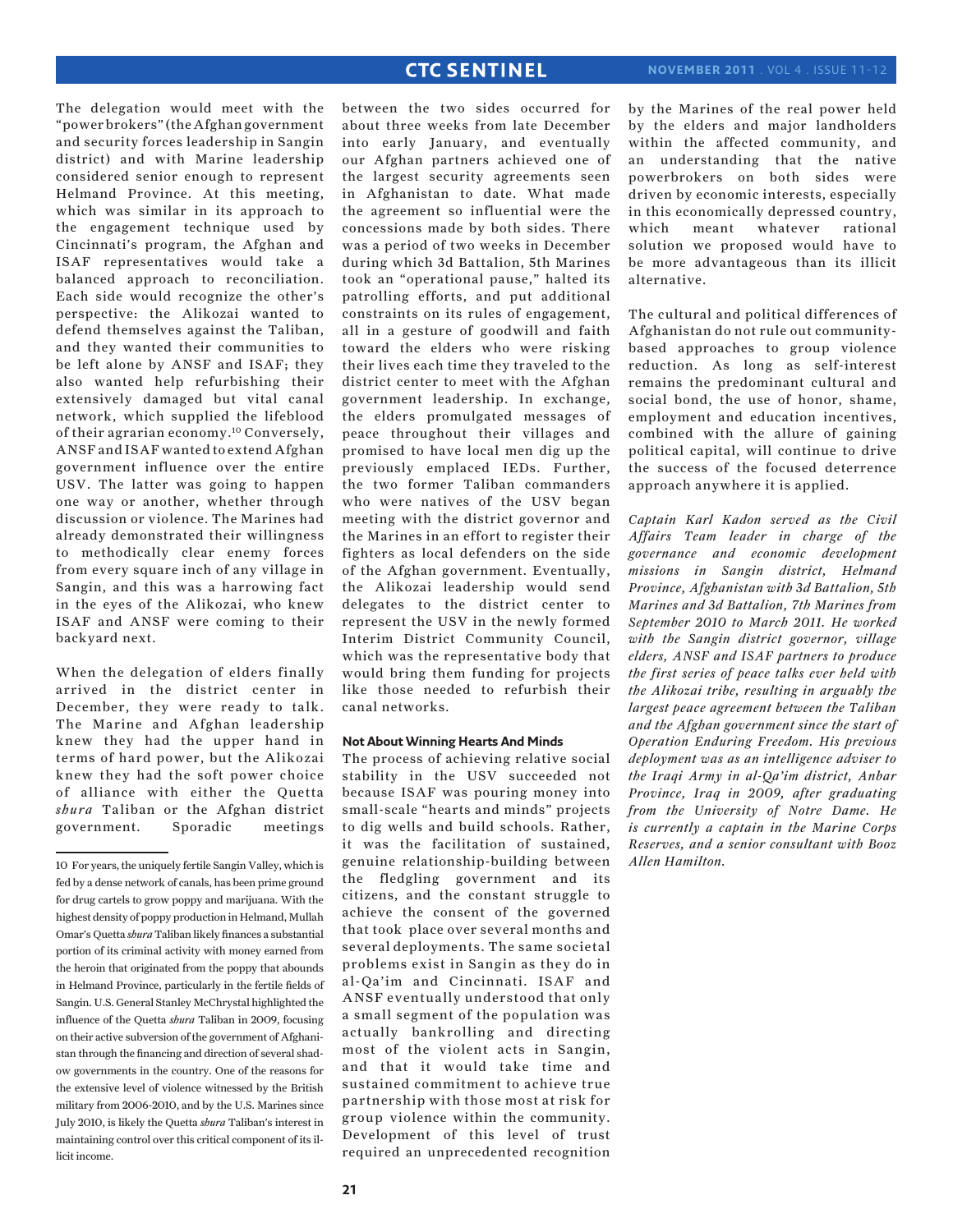## **Recent Highlights in Terrorist Activity**

October 1, 2011 (AFGHANISTAN): NATO officials announced that international forces in Afghanistan captured Haji Mali Khan in Paktia Province on September 27. Khan has been identified as a senior commander for the Haqqani network in Afghanistan. He is also the uncle of Haqqani network leader Sirajuddin Haqqani. – *BBC, October 1*

October 1, 2011 (KENYA): Six Somali gunmen stormed a home on the island of Manda on Kenya's northern coast, kidnapping 66-year-old, wheelchairbound Frenchwoman Marie Dedieu. The recovering cancer patient and quadriplegic, who had lived on Manda for years, was taken by boat to Somalia. – *Reuters, October 13*

October 2, 2011 (INDONESIA): Authorities in Indonesia announced that they arrested one of the country's most wanted Islamist militants, identified as Beni Asri, during the previous week in the town of Solok in West Sumatra Province. Asri is accused of helping to plot a suicide bombing in a church in the central Java city of Solo on September 25, 2011. He is also wanted for his role in a suicide attack at a mosque in a police compound in Cirebon, West Java, in April 2011. – *Voice of America, October 2*

October 3, 2011 (UNITED STATES): U.S. President Barack Obama said that a terrorist attack on the scale of 9/11 would be "very difficult" for al-Qa`ida to achieve in the next two years. – *AFP, October 3*

October 3, 2011 (AFGHANISTAN): A suicide bomber killed at least one civilian in Kandahar city. – *AFP, October 3*

October 3, 2011 (AFGHANISTAN): A suicide bomber wearing an army uniform detonated his explosives at an Afghan Army garrison in Kandahar city, killing one guard. – *AFP, October 3*

October 3, 2011 (IRAQ): Between four and six militants disguised as police officers attacked a police compound in al-Baghdadi, Anbar Province. According to the Associated Press, "Four insurgents wearing explosives

vests underneath police uniforms and armed with grenades and pistols with silencers walked into the police station in al-Baghdadi around 9 a.m.…Because the gunmen were wearing police uniforms, they were not searched." The attack killed approximately four people, including a local police chief. – *AP, October 3; BBC, October 3* 

October 4, 2011 (SOMALIA): An al-Shabab suicide bomber driving a truck packed with explosives killed more than 100 people in a massive blast in Mogadishu. The bomber detonated his explosives at a checkpoint outside a Mogadishu compound housing a number of government ministries, including the Education Ministry. According to the Associated Press, the bomber "was a [school] dropout who had declared that young people should forget about secular education and instead wage jihad." – *Los Angeles Times, October 4; AP, October 6*

October 5, 2011 (AFGHANISTAN): A NATO airstrike killed a senior commander in the Haqqani network, identified as "Dilawar." The commander was a "principal subordinate" to Haji Mali Khan, the top Haqqani network commander in Afghanistan who was captured by coalition forces on September 27. According to Reuters, "NATO also said that Dilawar helped foreign militants move into Afghanistan and had links with both al Qaeda and the Islamic Movement of Uzbekistan." – *Reuters, October 5*

October 5, 2011 (YEMEN): A U.S. drone strike killed five al-Qa`ida-linked militants in southern Yemen's Abyan Province. – *AP, October 5*

October 7, 2011 (IRAQ): The U.S. State Department offered a \$10 million reward for information on the whereabouts of Ibrahim Awwad Ibrahim Ali Badri, the leader of al-Qa`ida in Iraq. – *Los Angeles Times, October 7*

October 9, 2011 (GLOBAL): Al-Qa`ida in the Arabian Peninsula (AQAP) confirmed the deaths of Yemeni-American cleric Anwar al-`Awlaqi as well as Samir Khan, who were both killed in a U.S. airstrike on September 30. AQAP's statement said that while the United States killed al-`Awlaqi, it "cannot kill his ideas." The terrorist

group also threatened to "retaliate soon." – *CNN, October 10; Washington Post, October 10*

October 9, 2011 (SOMALIA): Thousands of Mogadishu residents packed into a stadium to protest al-Shabab for its October 4 suicide bombing that killed more than 100 people. According to the *New York Times*, "It was one of the largest rallies in years in Mogadishu." – *New York Times, October 9* 

October 11, 2011 (GLOBAL): Al-Qa`ida chief Ayman al-Zawahiri appeared in a new video message, praising Libyan rebels for seizing Tripoli. He urged Libyans to adopt Shari`a (Islamic law), and warned, "The first thing that this NATO will ask of you is to relinquish your Islam…Be careful of the plots of the West and its henchmen while you are building your new state. Don't allow them to deceive you and steal your sacrifices and suffering." – *AFP, October 12; Telegraph, October 12*

October 11, 2011 (AFGHANISTAN): A roadside bomb killed Abdul Wali, the deputy head of Kandahar Province's Zhari district, along with six of his bodyguards. – *AFP, October 11*

October 11, 2011 (PAKISTAN): Militants fired two rockets at a rally led by the governor of Pakistan's Khyber Pakhtunkhwa Province, killing one person. Governor Masood Kasur was not injured in the attack, which occurred in Orakzai Agency of the Federally Administered Tribal Areas. – *Reuters, October 11*

October 11, 2011 (KYRGYZSTAN): Security forces in Kyrgyzstan said that they foiled a plot by al-Qa`ida-linked militants to disrupt the country's upcoming presidential elections scheduled for October 30. The plot, reportedly organized by the Islamic Movement of Uzbekistan and the Islamic Jihad Group, included ethnic Kyrgyz, Uzbeks, Uighur, Tajiks and a Kazakh who had trained in camps in Afghanistan and Pakistan. – *Reuters, October 11*

October 12, 2011 (UNITED STATES): Umar Farouk Abdulmutallab, who attempted to detonate a bomb on a U.S. airliner on Christmas Day 2009, pleaded guilty in a Detroit courtroom. "I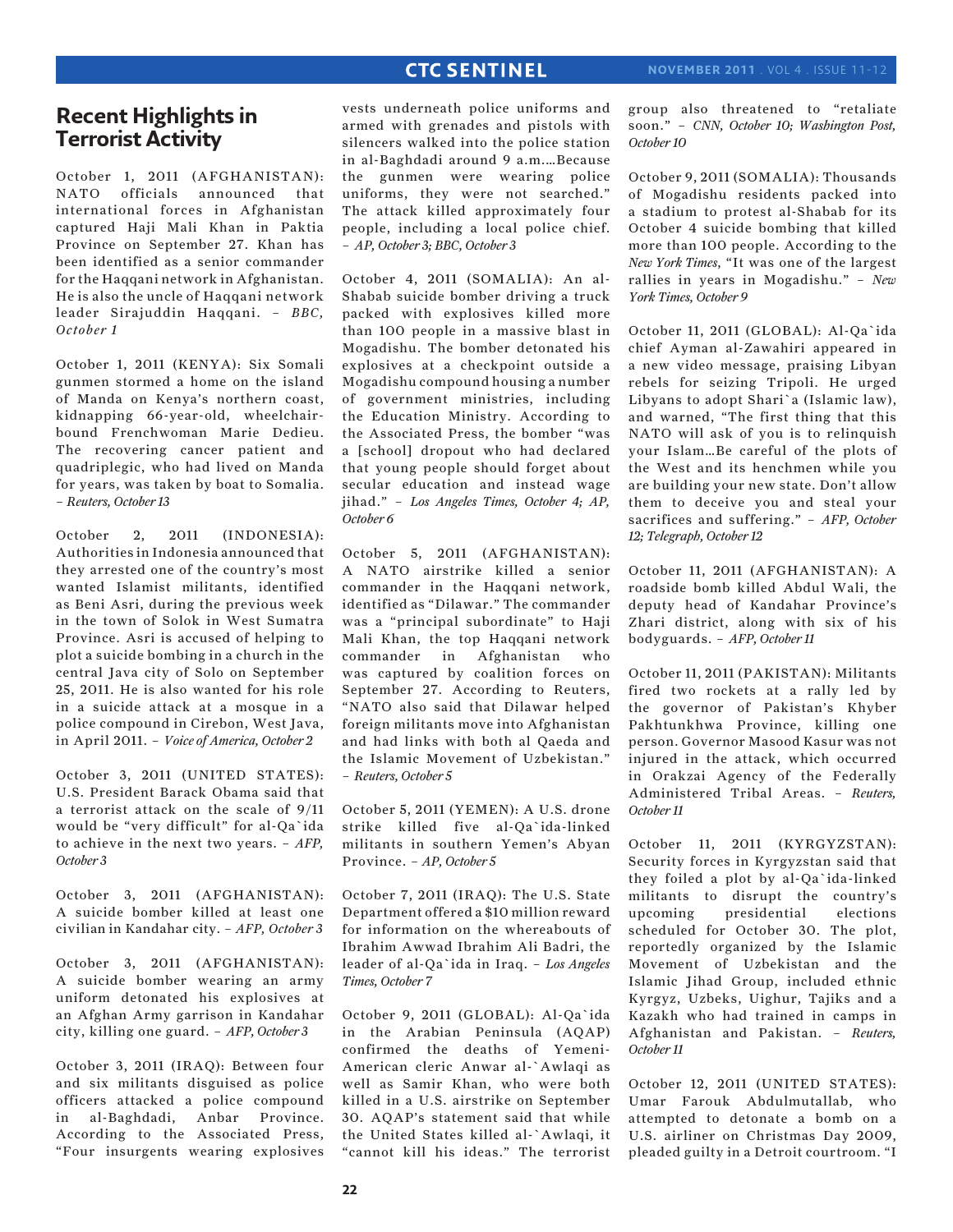intentionally carried an explosive device on Flight 253 for the US tyranny and oppression of Muslims," Abdulmutallab told the courtroom. He described the explosives packed into his underpants as "a blessed weapon to save the lives of innocent Muslims." – *Guardian, October 12*

October 12, 2011 (IRAQ): A suicide bomber in a vehicle attacked a police station in Baghdad's Karrada neighborhood, killing 13 people. – *AP, October 12*

October 12, 2011 (IRAQ): A suicide bomber in a vehicle attacked a police station in Baghdad's mainly Shi`a neighborhood of Hurriya, killing nine people. – *AP, October 12* 

October 13, 2011 (PAKISTAN): U.S. drone strikes killed 10 militants, including a commander in the Haqqani network, in both North and South Waziristan agencies in the Federally Administered Tribal Areas. – *AFP, October 13*

October 13, 2011 (KENYA): Suspected al-Shabab gunmen abducted two Spanish female aid workers at Kenya's Dadaab refugee camp. According to Reuters, the incident marked "the third abduction of Westerners in Kenya by attackers linked to Somalia in a month." *– Reuters, October 13*

October 14, 2011 (AFGHANISTAN): A suicide bomber in a vehicle killed three police officers at a border checkpoint in Spin Boldak, Kandahar Province. – *AP, October 14*

October 14, 2011 (PAKISTAN): Two separate U.S. drone strikes killed Abu Miqdad al-Masri and Abd al-Rahman al-Yemeni, two al-Qa`ida veterans, in Pakistan's tribal region. – *Washington Post, October 27*

October 14, 2011 (YEMEN): A U.S. drone strike reportedly killed Egyptian-born Ibrahim Banna, identified as the media chief for al-Qa`ida in the Arabian Peninsula (AQAP). The same strike also killed Abdul-Rahman al-`Awlaqi, the son of deceased Yemeni-American cleric Anwar al-`Awlaqi. AQAP later denied al-Banna's death. – *Los Angeles Times, October 16; ABC News, October 19; AFP, October 30*

October 15, 2011 (AFGHANISTAN): Taliban fighters launched a surprising attack in the Panjshir Valley, assaulting a U.S. base. All four militants were killed, as well as two civilians. According to Reuters, it was the first time in the 10-year U.S.-led invasion that a suicide bomber struck in Panjshir. – *al-Jazira, October 15; Reuters, October 15*

October 15, 2011 (KENYA): Kenya's top security officials said that Kenyan forces would pursue militants into Somalia in the future. The statement follows the kidnappings of two Spanish aid workers on October 13 and the abductions of British and French women in recent weeks. According to the Associated Press, "The plan to pursue fighters inside Somalia signals a huge change in Kenya's approach to the security threat posed by the lawless state of Somalia. While the African countries Uganda and Burundi each have thousands of troops fighting al-Shabab militants in Mogadishu, Kenya has not actively engaged in the fight." – *AP, October 15*

October 16, 2011 (AFGHANISTAN): Three suicide bombers attacked the convoy of Paktia Province Governor Juma Khan Hamdard in Gardez. One police officer and a civil servant were killed in the attack, but the governor escaped injury. – *Washington Post, October 16*

October 16, 2011 (SOMALIA): Hundreds of Kenyan soldiers entered Somalia, bombing and strafing al-Shabab positions along the border. According to a Kenyan official, "They're going all the way to Kismayo. We're going to clear the Shabab out." – *New York Times, October 16* 

October 17, 2011 (AFGHANISTAN): A suicide bomber targeted a provincial chief of Afghanistan's intelligence agency, the National Directorate of Security (NDS), in Faryab Province. The explosion killed a child and injured the NDS official. – *AFP, October 17*

October 17, 2011 (SOMALIA): In response to the Kenyan military's move into Somalia, al-Shabab threatened Kenya with suicide bombings similar to the terrorist attack in Kampala, Uganda in July 2010. As stated by an al-Shabab spokesman, "We say to Kenya: Did you consider the consequences of the invasion?...Your attack to us means your skyscrapers will be destroyed, your tourism will disappear. We shall inflict on you the same damage you inflicted on us. You have to see what happened to the other aggressors, like (Uganda President Yoweri) Museveni and his country when they invaded us. We hit them in their country." – *AP, October 17*

October 18, 2011 (SOMALIA): A suicide bomber in a vehicle detonated explosives near two government ministries in Mogadishu, killing at least three people. – *Reuters, October 18; New York Times, October 18*

October 19, 2011 (AFGHANISTAN): A roadside bomb killed five Afghan soldiers in Herat Province. – *AFP, October 19* 

October 19, 2011 (SOMALIA): The French government announced that Marie Dedieu, who was kidnapped from Kenya by Somali militants on October 1, has died in captivity. The exact date and circumstances of her death are not known. – *New York Times, October 19; BBC, October 19*

October 20, 2011 (UNITED STATES): A U.S. court convicted two Minnesota women of conspiring to funnel money to the al-Shabab terrorist group in Somalia. The women were both U.S. citizens of Somali descent. – *AP, October 20*

October 20, 2011 (LIBYA): Mu`ammar Qadhafi, Libya's dictator for 42 years, was killed by revolutionary fighters in his hometown of Sirte. – *ABC News, October 20*

October 23, 2011 (AFGHANISTAN): Security guards shot to death a suicide bomber who was trying to assassinate Afghan Interior Minister Bismullah Khan. The incident occurred in Parwan Province. – *AFP, October 23*

October 23, 2011 (ALGERIA): Suspected al-Qa`ida in the Islamic Maghreb militants kidnapped three European aid workers—two Spanish and an Italian at a refugee camp in western Algeria. – *Telegraph, October 23*